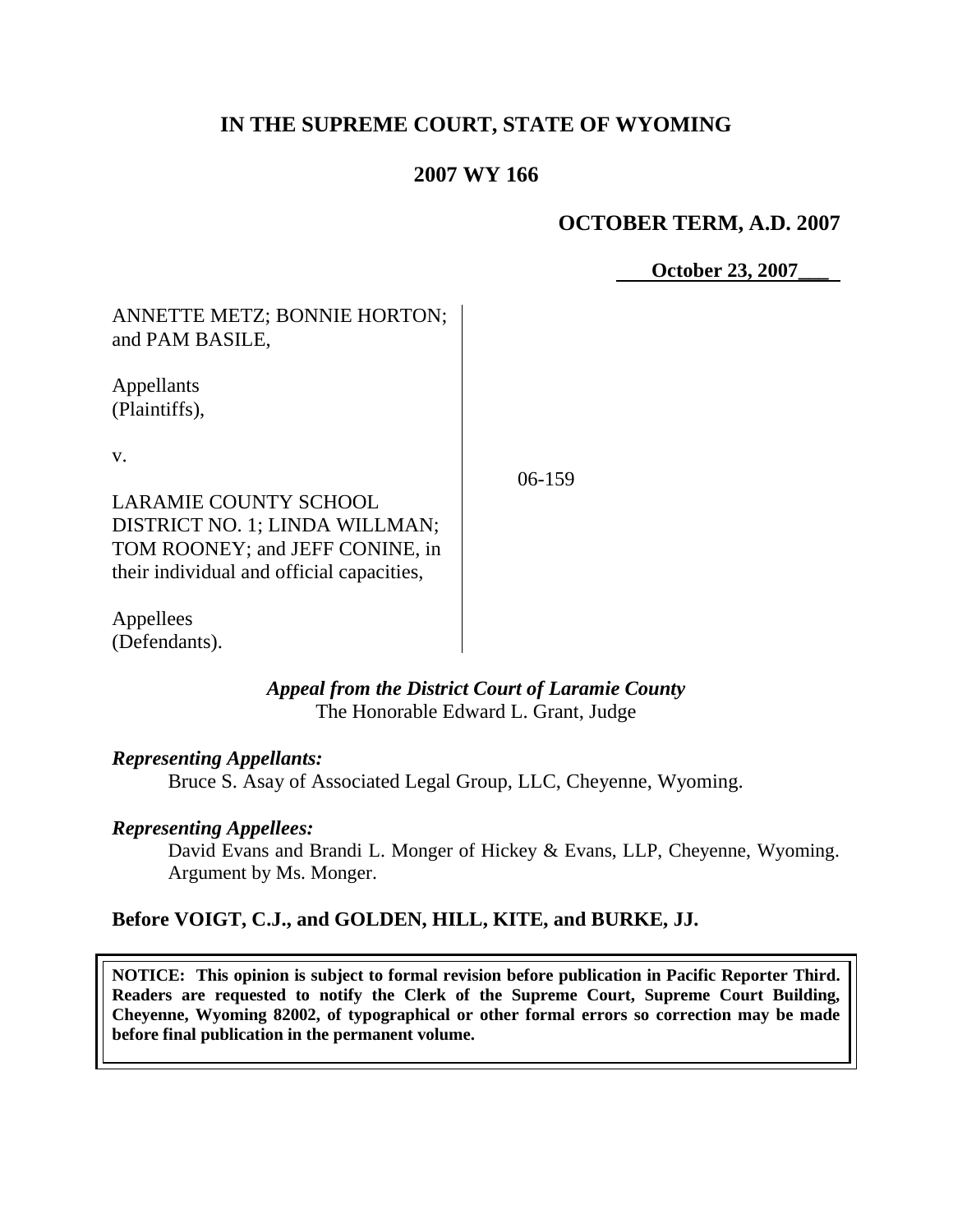#### **KITE, Justice.**

[¶1] Annette Metz, Bonnie Horton and Pam Basile (appellants) appeal from an order granting summary judgment to Laramie County School District No. 1 (LCSD) on their claims for breach of contract, breach of the implied covenant of good faith and fair dealing, violation of 42 U.S.C. § 1983 and sex discrimination in violation of 42 U.S.C. §  $2000(e)(2)$ . We reverse the summary judgment order with respect to the breach of contract and § 1983 claims and affirm the order on the claims of sex discrimination and breach of the implied covenant of good faith and fair dealing.

#### **ISSUES**

[¶2] Appellants present the following statement of the issues:

- [I] Did the district court err in holding that a termination without notice and a hearing was compliant with the due process procedures required in 42 USC §1983?
- [II] Did the district court err in dismissing Appellants' claim for breach of contract?
- [III] Did the district court err in dismissing Appellants' claim for Title VII sexual discrimination?
- [IV] Were the summary judgment motions deemed denied pursuant to Rule 6 (c) (2) of the Wyoming Rules of Civil Procedure after ninety days?
- [V] Should the court recognize the importance of prior precedence in a companion case with exactly the same legal and factual basis?
- [VI] Were the court's findings on certain facts contrary to the evidence?
- [VII] Did the district court err in granting summary judgment on Appellants' claim for breach of the duty of good faith and fair dealing?
- [VIII] Did the district court err in finding that the plaintiffs were terminated on a day other than when they were fired?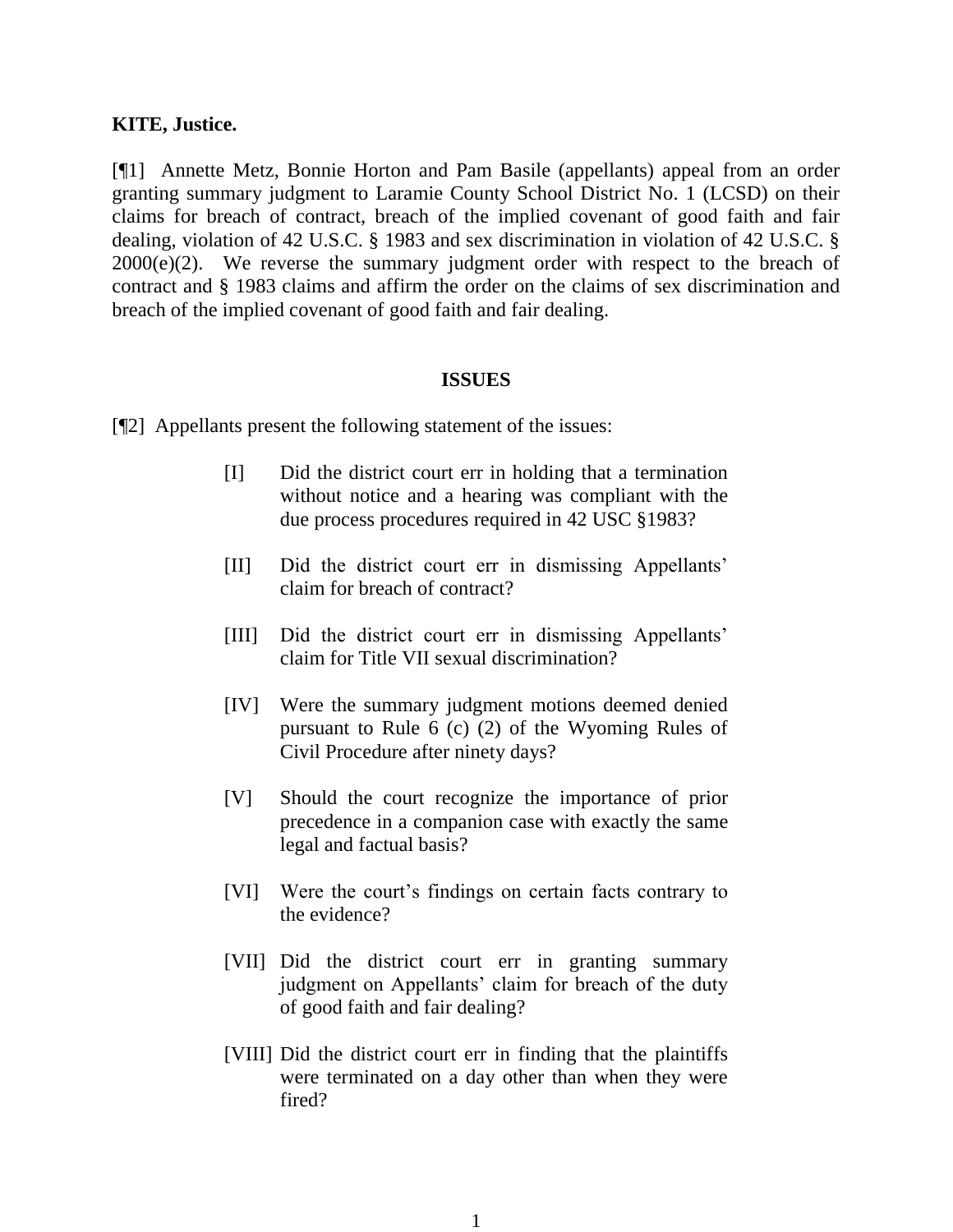LCSD restates the issues as follows:

- 1. Does this Court have jurisdiction over Appellants' appeal?
- 2. [Were] the district court's March 2, 2006 decision letter and May 3, 2006 Order Granting Defendants' Motion for Summary Judgment proper?
- 3. Did the district court retain jurisdiction to rule on the summary judgment motion more than 90 days after its filing?

### **FACTS**

[¶3] Appellants were employed by LCSD as nutrition service workers at McCormick Junior High School (MJHS) in Cheyenne, Wyoming. A written agreement defined the terms of their employment. During their employment, LCSD established a policy allowing students who did not have money to pay for lunch to charge the cost of their lunch. MJHS placed a limit of \$6.00 on the amount students could charge. If a student with a balance of \$6.00 on his account attempted to charge another lunch, the nutrition service cashiers were directed to have the student speak with an administrator.

[¶4] On Thursday, December 16, 2004, a student in Ms. Horton's line during the first lunch period did not have money to pay for his lunch. His account showed a balance of over \$6.00. In accordance with the policy, Ms. Horton sent him to speak with the school principal, Jeff Conine. The student told Mr. Conine he did not know his account was in arrears. Mr. Conine brought the student back to Ms. Horton, informed her that the student did not know his account was in arrears and said he was to be allowed to eat.

[¶5] After first lunch, Ms. Horton confirmed with Ms. Basile that the student had been told previously that his account was overdue. Ms. Horton went to Mr. Conine and informed him that the student knew he owed money. Meanwhile, Ms. Basile went to her supervisor, Maxine Titus, and told her what had happened after Ms. Horton sent the student to speak with Mr. Conine. Ms. Titus spoke with Ms. Horton and then decided to speak with Mr. Conine. She asked him when he was going to start believing the employees instead of the students. According to Ms. Titus, Mr. Conine became angry, pointed his finger at her and hollered at her that she was "out of line" and no one was taking sides. After the confrontation, both Mr. Conine and Ms. Titus contacted Ms. Willman, the director of nutrition services for LCSD, and requested a meeting, which was scheduled for that afternoon.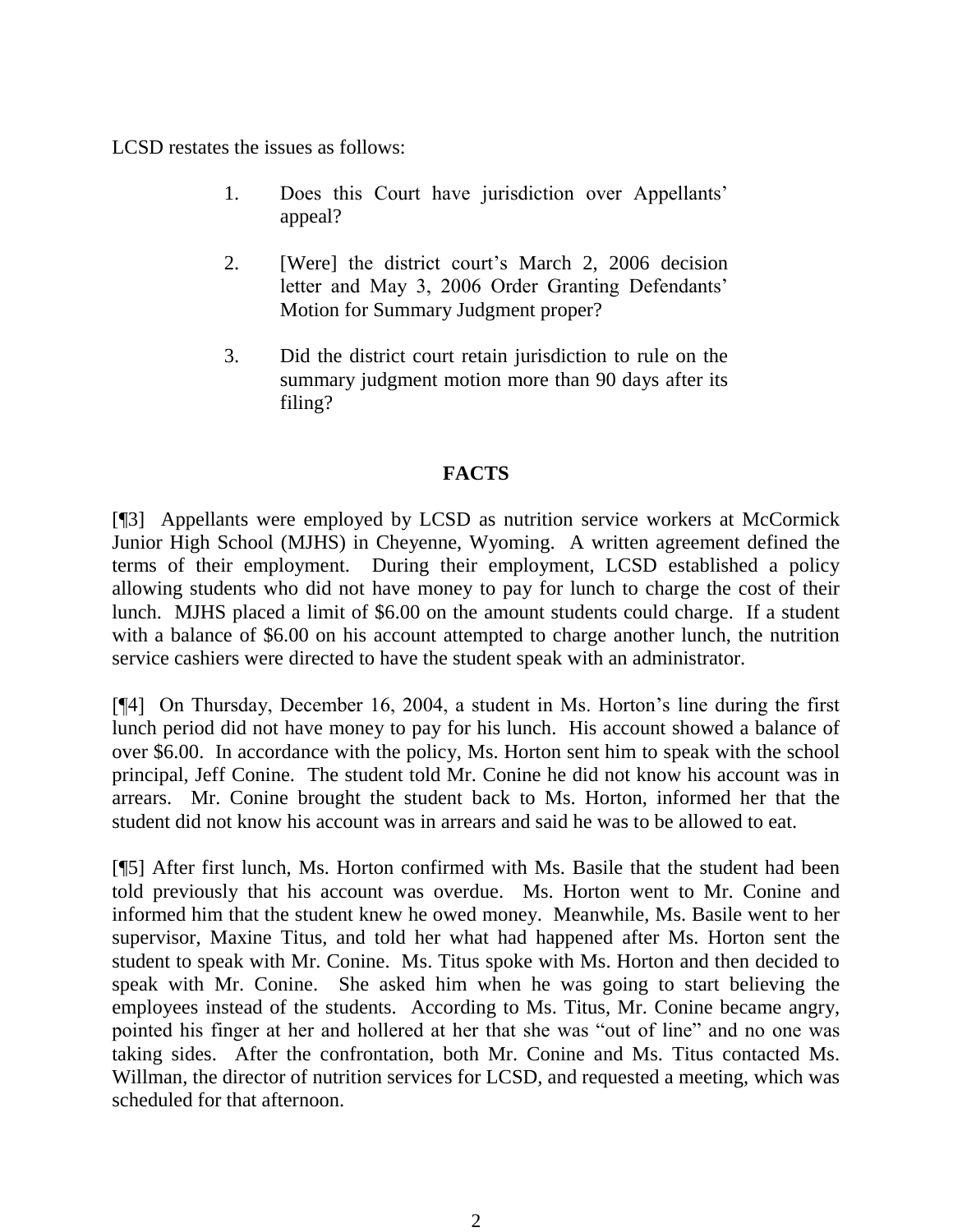[¶6] Ms. Titus was meeting with a parent and did not work during second lunch period. After second lunch, Ms. Basile, Ms. Metz, Ms. Horton and a couple of other employees decided they would not resume their work until their concerns about how they were being treated were addressed. They turned off the lunchroom lights and remained in the kitchen during the third lunch period. Several administrators, faculty members and other nutrition service employees served the students.

[¶7] Ms. Willman arrived at the school as the administrators and others were serving third lunch. Mr. Conine informed her generally what had happened. Ms. Willman asked the nutrition service employees to meet her in the break room. Mr. Conine and Tom Rooney, LCSD's director of support operations, were also present. Ms. Willman asked the appellants "what the hell is going on here?" and said they had better have a "damn good reason" for walking off the job. Ms. Basile responded that the administration did not "give a rat's ass" about them. Ms. Willman told Ms. Basile that she was fired and to leave. Ms. Basile left the break room but returned a few minutes later. Mr. Rooney said, "[Ms. Basile], you didn't understand. You are fired. Get out." Ms. Horton indicated she was not willing to work under conditions as they existed. Ms. Willman told Ms. Horton that her resignation was accepted. After the meeting in the break room, Ms. Willman told Ms. Metz that she was fired as well.

[¶8] The following day, Friday, December 17, 2004, John Lyttle, the assistant superintendent of human resources for LCSD, met with Mr. Conine, Ms. Willman and Mr. Rooney to discuss what had happened. During the meeting, Mr. Conine became aware that only Mr. Lyttle had the authority to terminate the appellants. After the meeting, Mr. Lyttle made telephone calls to the appellants, leaving messages for them indicating that he wanted to talk with them about what happened. Ms. Horton and Ms. Metz did not return his phone call. Ms. Basile called him back the following Monday, December 20, or Tuesday, December 21. She told him she could not meet with him that day. Mr. Lyttle said he had a letter for her but would hold it until they could meet. She tried twice without success to reach him and then received the letter in the mail.

[¶9] In separate letters dated December 21, 2004, to each of the appellants, Mr. Lyttle stated that Ms. Willman terminated them on December 16 for gross negligence and insubordination, both of which were grounds for immediate termination under the employment agreement. He advised them that their terminations were effective December 21, 2004. He also advised Ms. Metz and Ms. Basile that they had the right to file a grievance within thirty days. LCSD stated in its appeal brief that Mr. Lyttle did not similarly advise Ms. Horton because she had resigned.

[¶10] On March 28, 2005, Ms. Metz, Ms. Horton and Ms. Basile filed a complaint for wrongful termination in Laramie County District Court against LCSD, Ms. Willman, Mr. Conine and Mr. Rooney. They alleged claims for breach of contract, breach of the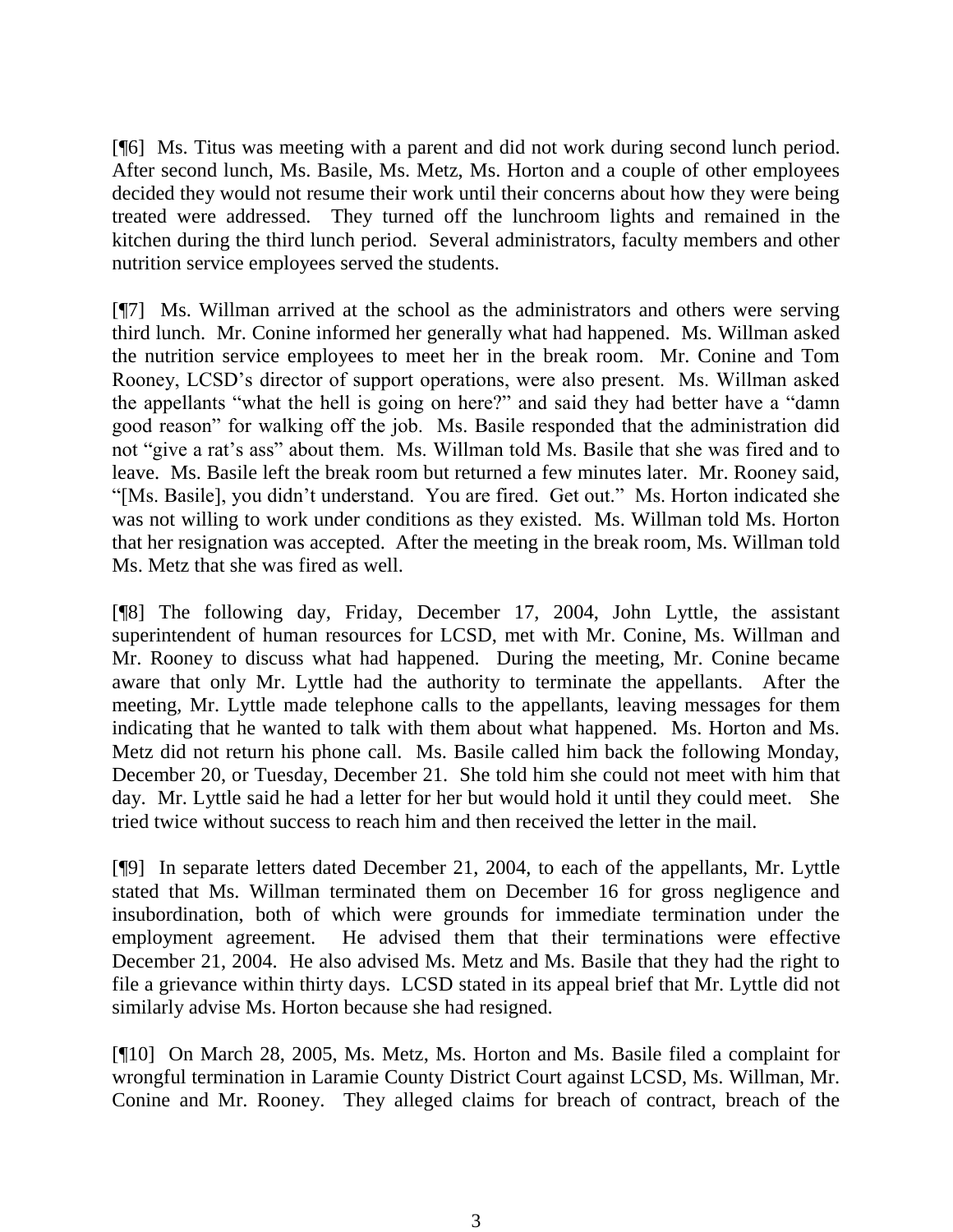implied covenant of good faith and fair dealing, violation of 42 U.S.C. § 1983 and violation of 42 U.S.C. § 2000(e)(2). In their factual allegations, the appellants claimed generally that the administrators were condescending and demeaning toward nutrition service employees, failed to keep them advised of events affecting their duties, ignored their complaints about a gas leak, and contributed to an intolerable and hostile work environment. They alleged that on the day which culminated in their terminations, the administrators treated them in an abusive, threatening and humiliating manner. They further alleged that their terminations were wrongful in that the administrators breached the progressive disciplinary provisions of the employment agreement and the duty of good faith and fair dealing, violated their constitutional rights to free speech and due process and subjected them to a hostile work environment.

[¶11] LCSD answered the complaint and filed a motion to dismiss the claims for breach of contract, breach of the covenant of good faith and fair dealing and hostile work environment. Appellants responded with a memorandum in opposition to the motion and their own motion for summary judgment in which they claimed they were entitled to judgment as a matter of law because it was undisputed that they were terminated without a pre-termination hearing in violation of their contractual and constitutional rights. LCSD filed responses to the appellants' memorandum and motion and, on November 14, 2005, filed its own motion for summary judgment. On December 16, 2005, the district court held a hearing on the motions. Subsequently, the appellants notified the district court that the federal district court had recently issued a decision denying LCSD's summary judgment motion on claims their supervisor, Ms. Titus, had filed as a result of the termination of her employment with LCSD.

[¶12] On March 2, 2006, the district court issued a decision letter in which it granted LCSD's summary judgment motion. On March 13, 2006, the appellants filed a motion asking the court to reconsider its ruling on two grounds. First, they asserted the federal district court ruling denying LCSD's summary judgment motion in *Titus v. Laramie County School District No. 1*, U.S.D.C., D. Wyo., Case No 05-CV-098-D, was based on the same facts and the same law as their case and was binding on the state district court. Second, they argued LCSD's summary judgment motion was deemed denied under W.R.C.P. 6(c)(2) and *Paxton Resources, LLC v. Brannaman*, 2004 WY 93, 95 P.3d 796, 798 (Wyo. 2004), when it was not decided within ninety days of filing.

[¶13] LCSD responded to the motion for reconsideration arguing that *Paxton* and Rule 6(c)(2) were not applicable to their summary judgment motion and that the *Titus* decision was not binding on the state district court. LCSD also asserted that the Wyoming Rules of Civil Procedure do not authorize motions for reconsideration and, under *Plymale v. Donnelly*, 2006 WY 3, 125 P.3d 1022 (Wyo. 2006), the motion was a nullity.

[¶14] On April 6, 2006, LCSD filed a motion asking the district court to enter an order on its summary judgment ruling. LCSD stated that more than ten days had elapsed since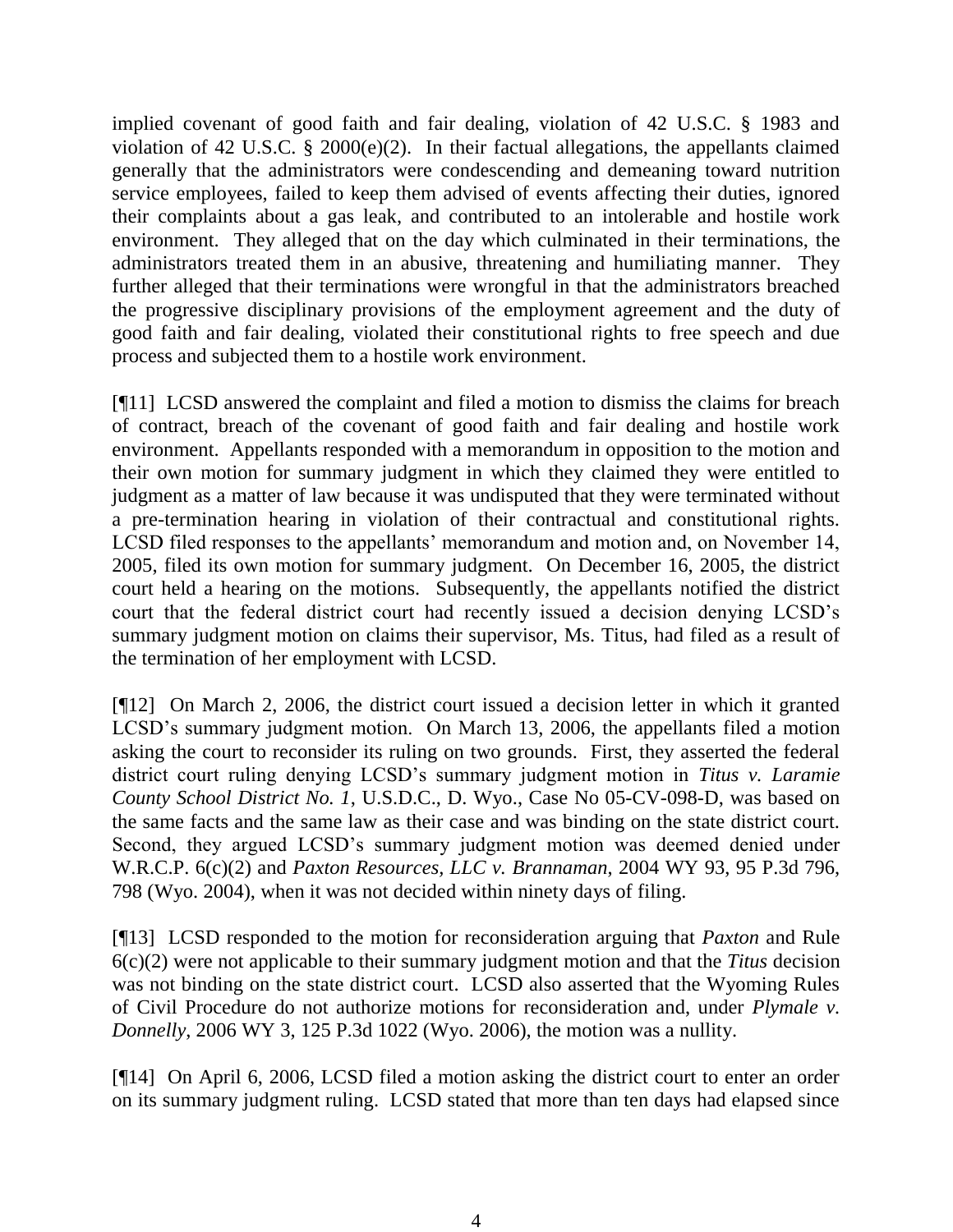it had forwarded to appellants' counsel a draft order granting the motion for summary judgment and counsel still had not approved the order. LCSD also filed a W.R.C.P.  $58<sup>1</sup>$ certificate stating that it had attempted to obtain opposing counsel's signature on the proposed order more than ten days before and counsel had not responded. The certificate advised that objections to the proposed order must be made within 10 days. The appellants did not object to the proposed order and, on May 3, 2006, the district court entered the order granting LCSD's summary judgment motion. Apparently, appellants' counsel was not served with a copy of the order.

[¶15] Six days later, the district court entered a notice setting a hearing on the appellants' motion for reconsideration for May 26, 2006. At LCSD's request, the hearing was continued to June 7, 2006. The hearing was held as scheduled and on June 9, 2006, appellants' counsel filed a motion requesting an additional fifteen days to file a notice of appeal. In the motion, counsel stated that he was not served with the order granting summary judgment and was not aware until the June 7 hearing that the order had been entered on May 3. By June 7, the thirty days for filing a notice of appeal from the summary judgment order had expired. Citing W.R.A.P. 2.01(a)(1), counsel asked for an extension.

[¶16] On June 12, 2006, the district court entered an order granting the appellants an extra fifteen days in which to file a notice of appeal. Appellants filed their notice of appeal the same day.

### **STANDARD OF REVIEW**

[¶17] When reviewing an order granting summary judgment, we consider the record *de novo*. *Hincks v. Walton Ranch Co*., 2007 WY 12, ¶ 7, 150 P.3d 669, 670 (Wyo. 2007). Our review of orders granting summary judgment is governed by W.R.C.P. 56(c), which provides in pertinent part:

> The judgment sought shall be rendered forthwith if the pleadings, depositions, answers to interrogatories, and

 $\overline{a}$ 

 $1$  W.R.C.P. 58 provides in relevant part:

<sup>(</sup>a) Presentation.  $- \dots$  unless otherwise ordered by the court, written judgments or orders shall be presented to the court within 20 days after its decision is made known. Before submitting the judgment or order, the party drafting it shall seek to secure the written approval as to form of the other parties. If, within 10 days, approval as to form is not obtained, the party drafting the form of judgment or order may forward the original to the court and serve a copy on the other parties with a notice advising objections must be made within 10 days. If no written objection is timely filed, the court may sign the judgment or order.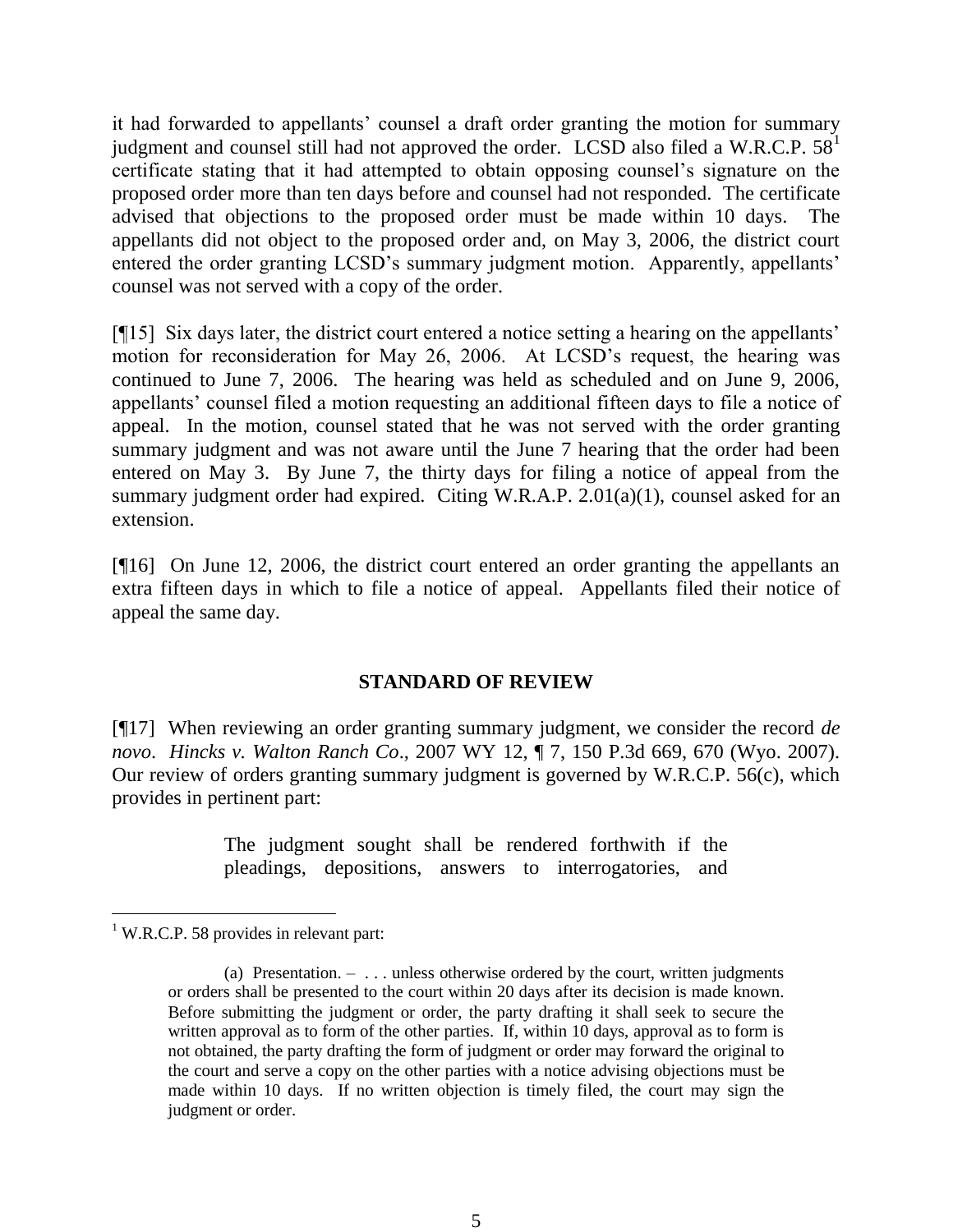admissions on file, together with the affidavits, if any, show that there is no genuine issue as to any material fact and that the moving party is entitled to a judgment as a matter of law.

We view the evidence in the light most favorable to the party opposing the motion and give that party the benefit of all favorable inferences which may be fairly drawn from the record. *Hincks*, ¶ 8, 150 P.3d at 670. A genuine issue of material fact exists when a disputed fact, if proven, would have the effect of establishing or refuting an essential element of an asserted cause of action or defense. *Gillett v. White*, 2007 WY 44, ¶ 9, 153 P.3d 911, 914 (Wyo. 2007).

### **DISCUSSION**

#### **1.** *Jurisdiction*

[¶18] As a preliminary matter, we address LCSD's claim that this Court lacks jurisdiction to hear this appeal because the appellants made no showing of excusable neglect to support extending the time for filing the notice of appeal as required by our appellate rules. W.R.A.P. 2.01 provides in pertinent part:

> (a) An appeal from a trial court to an appellate court shall be taken by filing the notice of appeal with the clerk of the trial court within 30 days from entry of the appealable order.

> > (1) Upon a showing of excusable neglect, the trial court in any action may extend the time for filing the notice of appeal not to exceed 15 days from the expiration of the original time prescribed, provided the application for extension of time is filed and the order entered prior to the expiration of 45 days from entry of the appealable order;  $****$

[¶19] There is no dispute that the notice of appeal was filed more than 30 days after entry of the summary judgment order. The district court entered the order on May 3, 2006, and the notice of appeal was filed on June 12, 2006, 40 days later. The dispute concerns whether the claim by appellants' counsel that he did not receive a copy of the summary judgment order or know that it had been entered constitutes excusable neglect within the meaning of W.R.A.P. 2.01. Citing *Ahearn v. Anderson-Bishop Partnership*, 946 P.2d 417 (Wyo. 1997), LCSD argues it does not.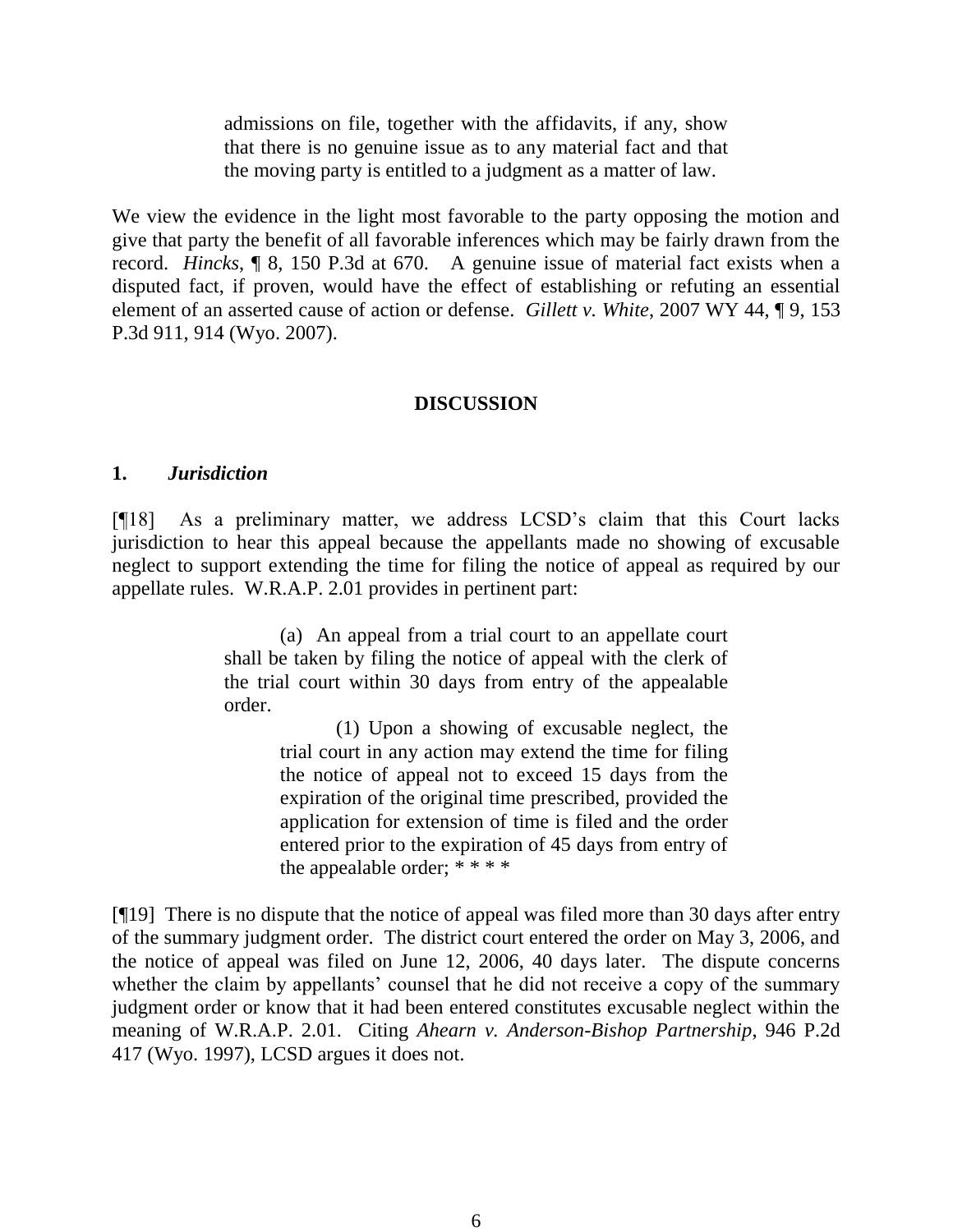[¶20] Mr. Ahearn filed a notice of appeal listing both defendants in the underlying action, a partnership and a bank, on the caption. *Id*. at 421. He served both of them with a copy of the notice of appeal. The notice, however, referred only to the order granting summary judgment for the partnership. In the meantime, unbeknownst to Mr. Ahearn, the district court had entered a second order granting summary judgment for the bank. Mr. Ahearn discovered the second order months later and filed an amended notice of appeal, which the bank moved to strike as untimely. This Court concluded the notice of appeal was untimely as to the bank and dismissed the bank from the appeal. *Id*.

[¶21] Mr. Ahearn sought relief in the district court by filing a W.R.C.P. 60(b) motion. The district court found that the clerk's office had failed to comply with W.R.C.P. 77, which required the clerk to mail copies of all court orders to all parties. Concluding that denial of relief would violate due process, the district court entered an order vacating the original summary judgment order and entering a new order. *Id*. Mr. Ahearn timely appealed from the new order.

[¶22] The issue this Court was asked to consider was whether Rule 60(b) could be used to avoid the mandate of Rule 77, which provides in pertinent part:

> (d) *Service of orders or judgments*. – Immediately upon entry of an order or judgment the clerk shall mail a copy thereof . . . to every party who is not in default for failure to appear, and who has not in person or by attorney acknowledged receipt of a copy thereof. \* \* \* \* *Lack of notice of the entry by the clerk does not affect the time to appeal or relieve or authorize the court to relieve a party for failure to appeal within the time allowed, except as permitted by the Wyoming Rules of Appellate Procedure.*

[emphasis added.] Mr. Ahearn claimed he was entitled to relief under Rule 60(b) because the clerk's office failed to comply with Rule 77. This Court held that factor alone did not warrant Rule 60(b) relief. *Ahearn*, 946 P.2d at 423. We said:

> Rule 60(b) is available in situations where a party does not learn of a judgment until after the time provided in W.R.A.P.  $2.01(a)(i)$ , but relief is limited to only those instances where the party has shown due diligence, or sufficient reason for the lack thereof, or other special circumstances. Rule 60(b) was not intended as a means of enlarging . . . the time for appeal except in compelling circumstances where justice requires that course.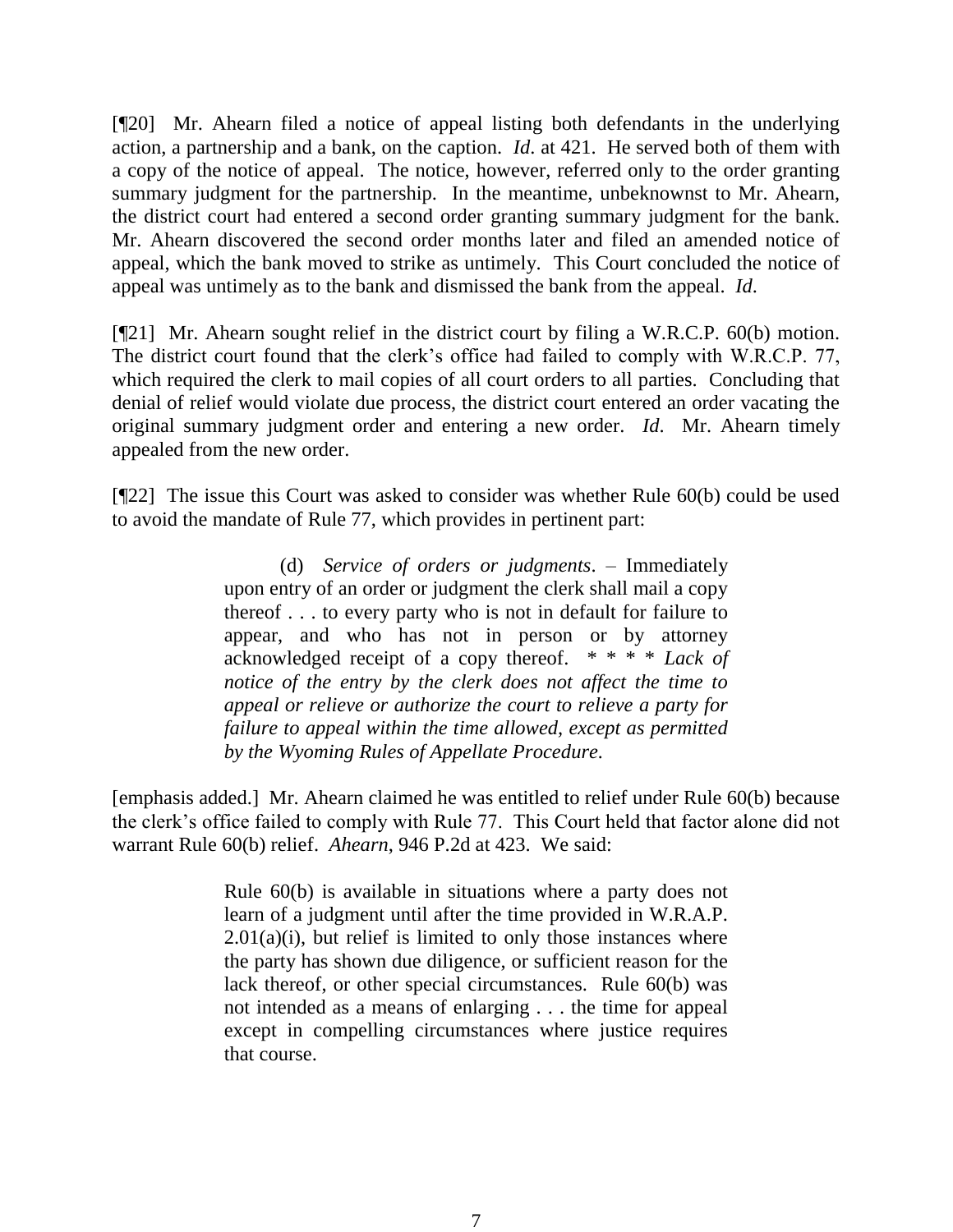Courts have uniformly held that Rule 77(d) bars [Rule 60(b)] relief when the sole reason asserted for relief is the failure of a litigant to receive notice of the entry.

*Id.* (citations omitted).

[¶23] *Ahearn* is distinguishable from the present case because in that case relief was sought under W.R.C.P. 60(b) after the 15 days provided for in W.R.A.P. 2.01 had expired and the question for determination was whether relief was available under Rule 60(b) when the reason for the untimely notice of appeal was the clerk's failure to serve the order on the appealing party as required by Rule 77(d). We found the answer to that question in the express language of Rule 77(d) stating that the clerk's failure to comply with the rule does not extend or authorize the district court to extend the time for appeal, and in our prior interpretations of Rule 60(b) limiting relief to instances where due diligence or other special circumstances are shown.

[¶24] Here, relief was sought under W.R.A.P. 2.01 within the 15 days provided. The question for determination is whether the appellants made a showing of excusable neglect within the meaning of Rule 2.01. W.R.C.P. 77(d) does not come into play because the portion of the rule disallowing extensions of time based upon the clerk's failure to comply specifically states "except as provided in the rules of appellate procedure." Likewise, Rule 60(b) is not at issue because the appellants did not seek relief in the district court on the basis of that provision.

[¶25] In *Crossan v. Irrigation Dev. Corp*., 598 P.2d 812, 813 (Wyo. 1979), in the context of W.R.A.P. 2.01, the Court said:

> Excusable neglect is measured on a strict standard to take care of genuine emergency conditions, such as death, sickness, undue delay in the mail and other situations where such behavior might be the act of a reasonably prudent person under the circumstances.

More recently, in *Venable v. State*, 854 P.2d 714, 718 (Wyo. 1993), the Court stated:

[T]he excusable neglect standard can be met only in extraordinary cases where injustice would otherwise result. The appellate court normally accords great deference to the district court's ruling. \* \* \* Because of the wide array of factual situations, the decisions one finds are useful more as illustrations of the judicial problem rather than as a talisman to interpreting "excusable neglect." In the final analysis,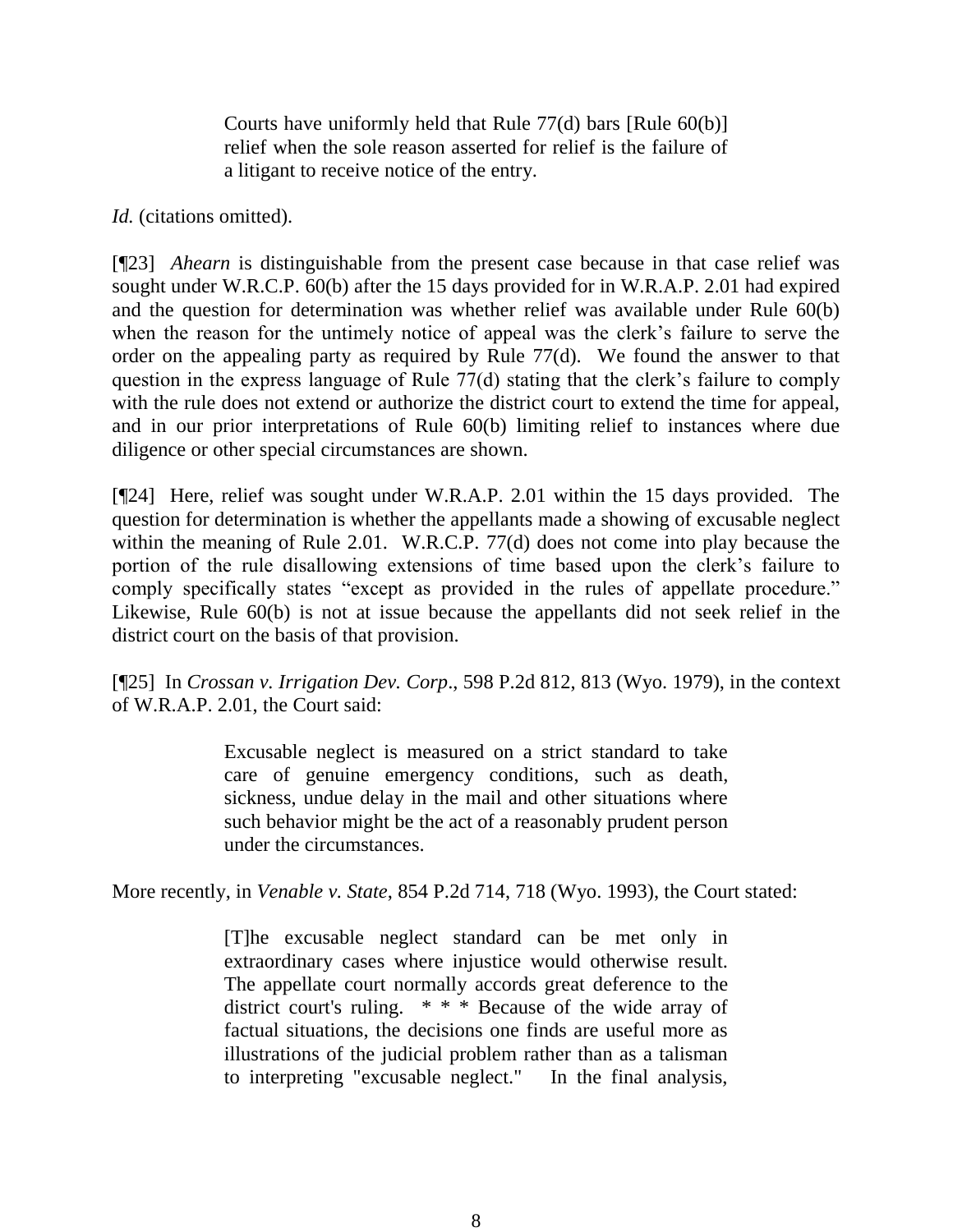each case stands on its own facts since the district court's exercise of discretion is at the heart of the case.

[¶26] In the present case, the facts upon which the district court relied in granting the extension included: appellants' counsel claimed not to have received notice of the entry of the May 3 summary judgment order; counsel for LCSD was unable to verify that his office sent appellants' counsel a copy of the order as required by district court procedure; a hearing was set for May 26 on the motion for reconsideration, within the time for filing a notice of appeal, however LCSD's counsel requested a continuance; the hearing was rescheduled for June 7, past the time for filing a notice of appeal; upon learning on June 7 that an order had been entered, appellants' counsel moved for an extension; the oral motion was followed by a written motion supported by the affidavit of appellants' counsel's secretary, in which she averred that the summary judgment order was first received in their office by fax from the school district's counsel on June 7.

[¶27] Giving effect to our prior pronouncements that each case stands on its own facts and the district court's exercise of discretion is the heart of the matter, we are unable to find from these facts that the district court abused its discretion in granting the extension. LCSD's counsel could not verify that he sent a copy of the order to appellants' counsel as required by district court procedure. The hearing on the motion for reconsideration was originally scheduled within the 30 days for filing a notice of appeal. A reasonable inference can be made that if the hearing had been held as scheduled, appellants' counsel would have realized then that the order had been entered and filed a notice of appeal and no extension would have been necessary. Instead, LCSD's counsel asked for a continuance and the hearing was rescheduled for June 7, past the 30 day period for filing a notice of appeal. Upon realizing the district court had entered an order, appellants' counsel requested an extension of time to file a notice of appeal. The request was made within the 15 days provided for in Rule 2.01. Given appellants' counsel's claim that he did not receive notice of the summary judgment order and LCSD's inability to verify that it forwarded him a copy, the district court reasonably could have concluded excusable neglect was shown as required by Rule 2.01. The district court did not abuse its discretion in granting the 15 day extension.

## **2***. Due Process*

[¶28] The federal statute under which the appellants brought their due process claim, 42 U.S.C. § 1983 (Cum.Supp.2001), provides in pertinent part:

> Every person who, under color of any statute, ordinance, regulation, custom, or usage, of any State . . ., subjects or causes to be subjected, any citizen of the United States or other person within the jurisdiction thereof to the deprivation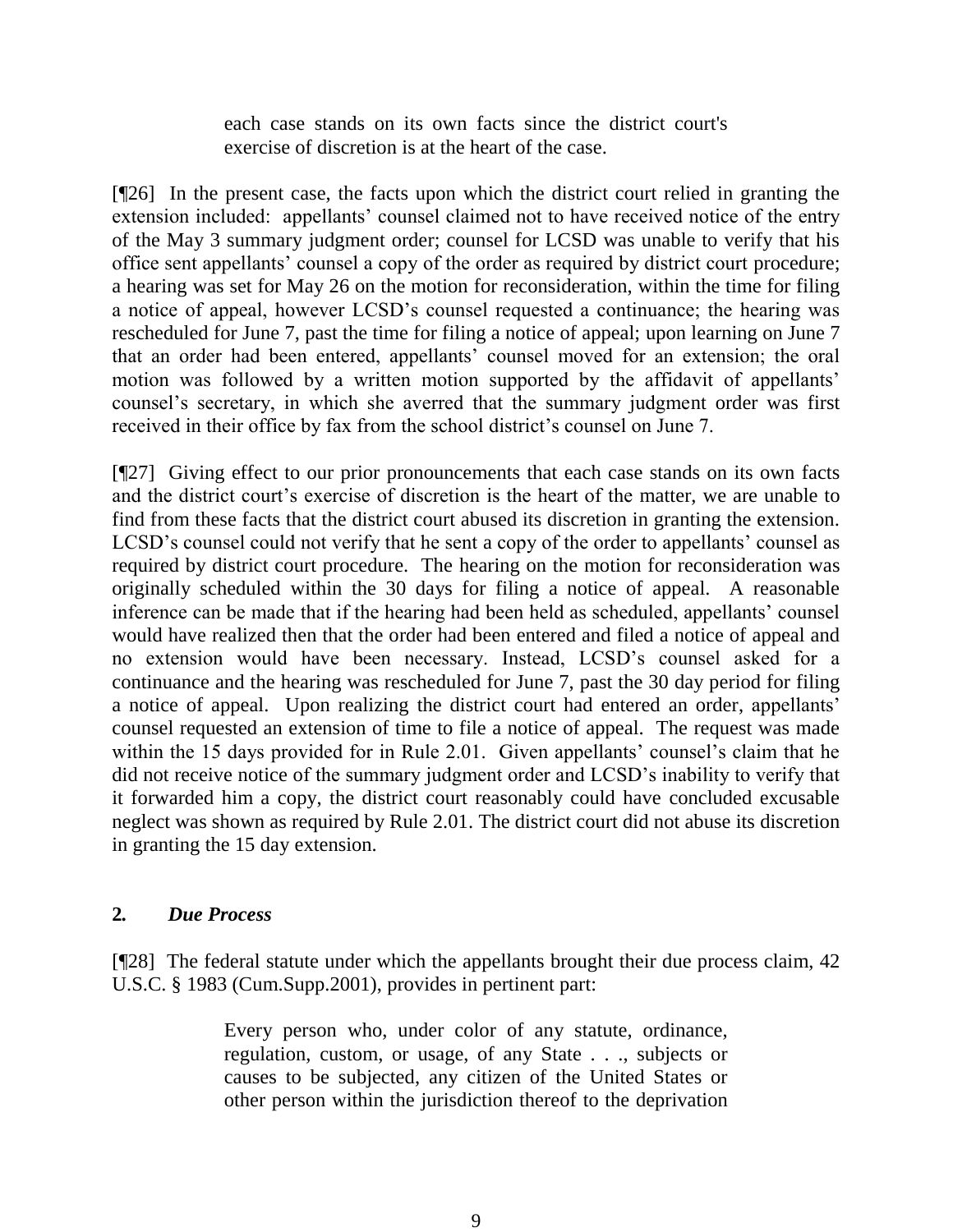of any rights, privileges, or immunities secured by the Constitution and laws, shall be liable to the party injured in an action at law, suit in equity, or other proper proceeding for redress . . . .

This statute creates a federal cause of action for damages to vindicate violations of federal law committed by persons acting "under color of state law." *Garnett v. Coyle*, 2001 WY 94, ¶ 17, 33 P.3d 114, 120 (Wyo. 2001). To establish a 42 U.S.C. § 1983 claim, a plaintiff must demonstrate that (1) he has been deprived of a right secured by the Constitution and laws of the United States; and (2) the alleged deprivation was committed by a person acting under color of state law. *Id*. State courts have concurrent jurisdiction with the federal courts over § 1983 actions. *Van Riper v. Odekoven*, 2001 WY 58, ¶ 4, 26 P.3d 325, 326 (Wyo. 2001).

[¶29] It is undisputed that, by virtue of the LCSD nutrition service employees' agreement, appellants had a constitutionally protected property right in their continued employment with LCSD entitling them to due process prior to being terminated. In their complaint, the appellants claimed that their due process rights were violated when they were terminated without written notice and a pre-termination hearing. The district court concluded there was no due process violation because the appellants were not officially terminated until December 21, 2004, and, prior to that date, LCSD attempted to afford them due process by giving them an opportunity to tell their side of the story. The district court concluded that the appellants were given the opportunity to be heard and chose not to avail themselves of that opportunity. Therefore, the district court concluded, LCSD did not deprive them of the opportunity to be heard.

[¶30] On appeal, the appellants assert the district court misconstrued the facts in order to find for LCSD. They contend the evidence was undisputed that they were fired without notice or a hearing on December 16, the day they refused to serve lunch. LCSD argues the appellants' due process rights were not violated because they were given two chances to tell their side of the story prior to their official termination on December 21–first on December 16 when Ms. Willman asked them to explain their actions and again the next day when Mr. Lyttle attempted to contact them. LCSD contends these pre-termination opportunities to be heard satisfied due process because a full post-deprivation hearing was also available to the appellants by virtue of the grievance procedure. LCSD argues this was all that was required to satisfy due process under *Cleveland Board of Education v. Loudermill*, 470 U.S. 532, 105 S. Ct. 1487, 84 L. Ed. 2d 494 (1985).

[¶31] In *Loudermill*, the United States Supreme Court reaffirmed the rule that due process requires an opportunity for a hearing before an individual is deprived of any significant property interest. *Id*. at 542. The Court described the pre-termination hearing as requiring oral or written notice of the charges, an explanation of the employer's evidence, and an opportunity for the employee to tell his side of the story. *Id*. at 546.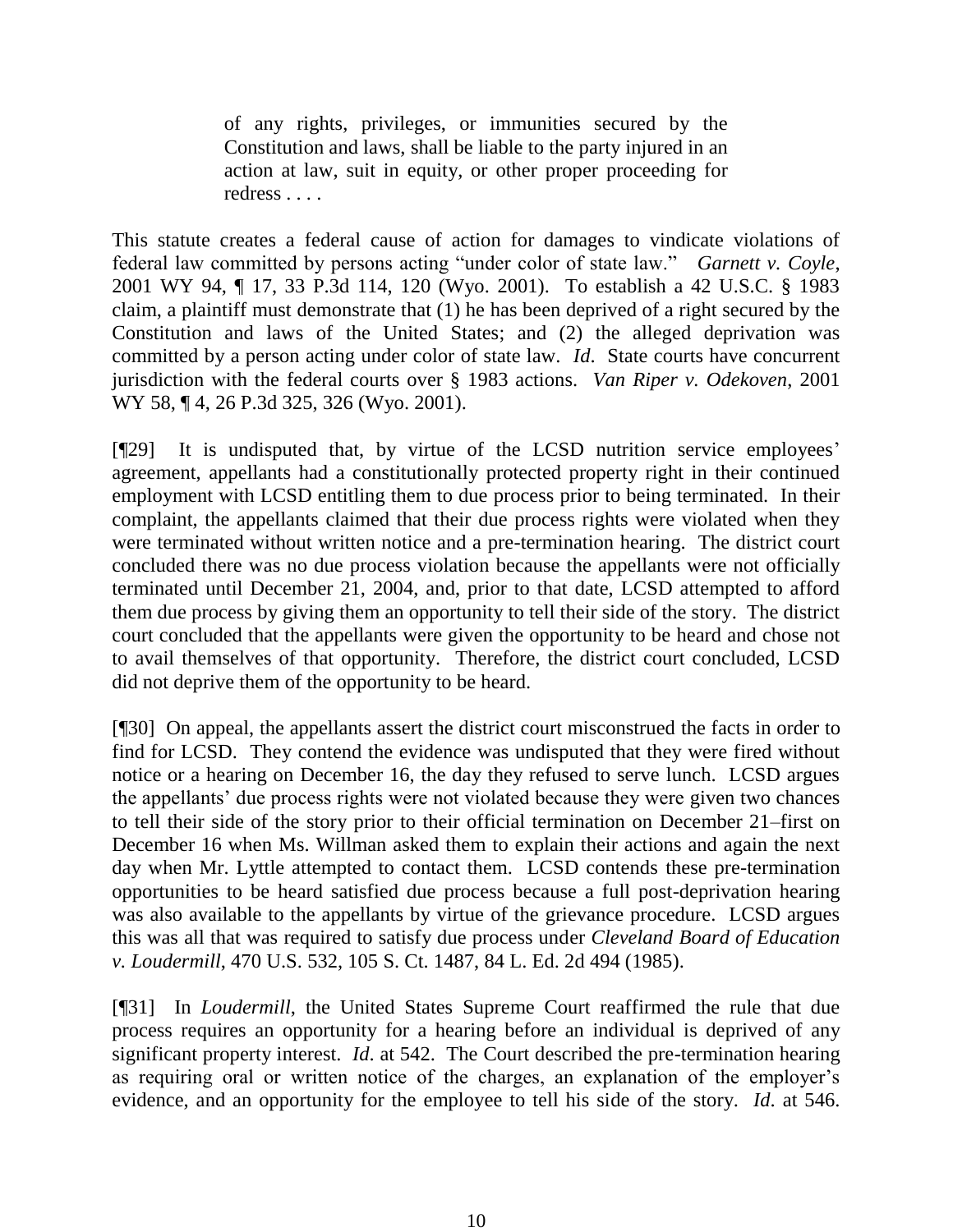Applying this test, the Court held, in the first of the two consolidated cases before it, that a security guard employed by the board of education was deprived of due process when he was dismissed without a pre-termination hearing for failing to disclose on his job application a prior felony conviction. In the second case, the Court held a school bus mechanic who was fired for failing an eye examination without a pre-termination hearing was deprived of due process.

[¶32] In both cases, the Court emphasized that a pre-termination opportunity to explain what happened and why termination should not result was essential. "The opportunity to present reasons, either in person or in writing, why proposed action should not be taken is a fundamental due process requirement." *Id*. at 546. Moreover, "[t]he only meaningful opportunity to invoke the discretion of the decision maker is likely to be before the termination takes effect." *Id*. at 543. The availability of procedures for a full posttermination hearing was also an important factor in the Court's decision. "We conclude that all the process that is due is provided by a pretermination opportunity to respond, coupled with post-termination administrative procedures . . . ."

[¶33] This Court has applied *Loudermill* when considering due process violation claims in termination cases involving public employees. In *Lucero v. Matthews*, 901 P.2d 1115 (Wyo. 1995), a deputy sheriff was terminated because he allegedly mishandled two criminal matters. The sheriff moved for summary judgment on the grounds that the law was not clearly established that the deputy could not be terminated without notice and an opportunity to be heard. We held the law was clearly established that:

> A nonprobationary . . . public employee is entitled to written notice of the charges against him, an explanation of the employer's evidence, and an opportunity to present his side of the story. This pretermination hearing opportunity, which necessarily includes notice and a hearing, is not only a by-product of § 18-3-611 [the Wyoming statute defining the conditions required for removal of deputy sheriffs], but is also a function of constitutional law. The due process clause of the United States Constitution requires such notice and hearing, and we point out that Art. 1, § 6 of the Wyoming Constitution also affords equivalent protection to the nonprobationary public employee.

> The notice of which we speak is the same kind of notice that is due any public employee who has a property right in continued employment, which includes tenured teachers, municipal judges, and any other nonprobationary public employee. The required notice must afford the public employee "a reasonable opportunity to know the claims of the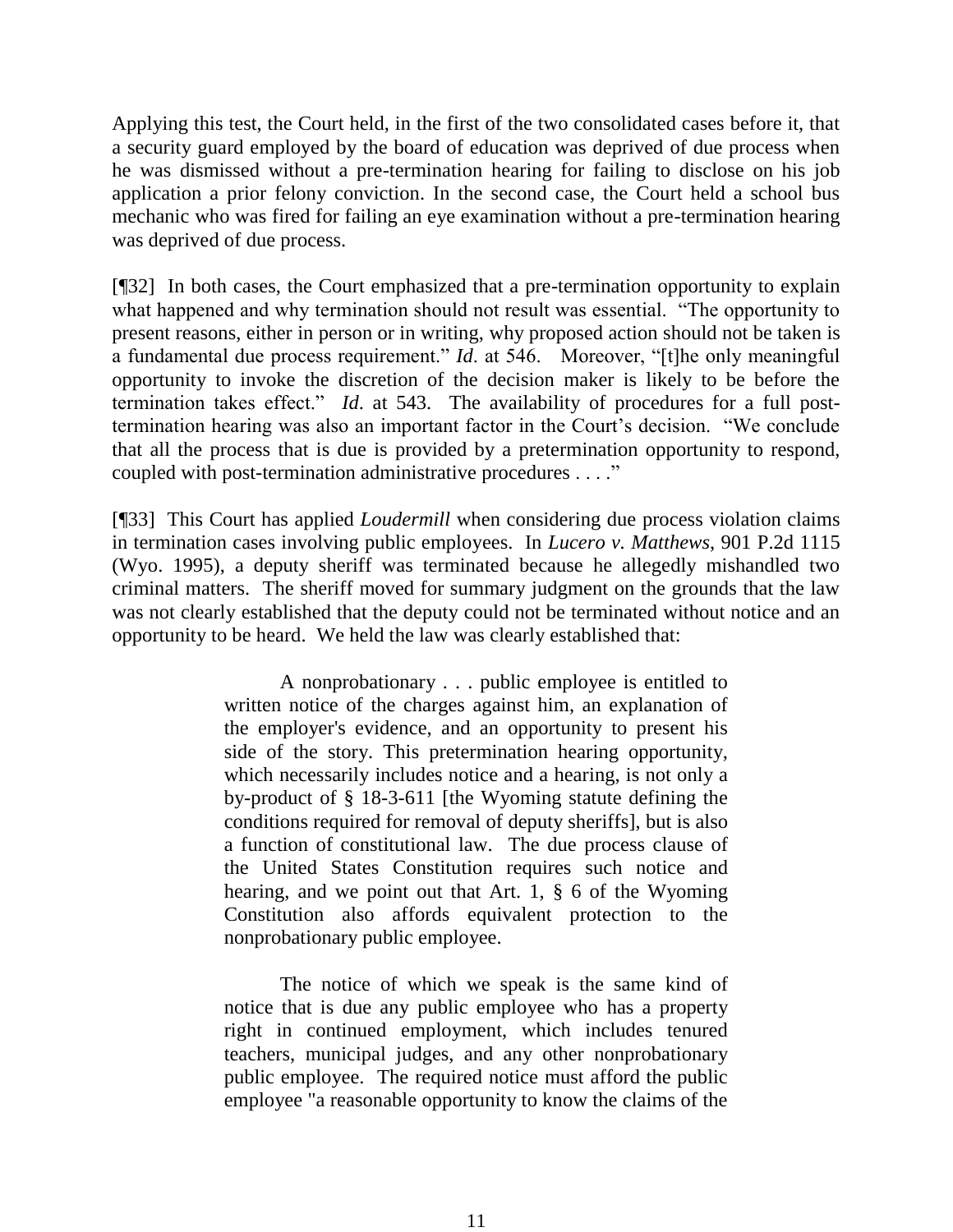opposing party and to meet them." The notice must contain adequate and specific notice of the charges for which the employee is being terminated.

\* \* \* \*

The opportunity to be heard before a public employee's property interest may be taken away goes hand in hand with the notice he must receive. Constitutional due process requires that a public employee be afforded a hearing wherein he may respond to the charges that are contained within the notice before his constitutionally protected property interest may be terminated. This necessarily means that the public employee must be given a real and meaningful opportunity to respond to every charge or allegation that is being brought against him and which will be used as a cause for his termination. If the public employee has not been given an opportunity to respond to every allegation which is used against him as a cause for termination of his property interest, then he has not been given a real and meaningful opportunity to be heard and, thus, he has been deprived of constitutionally protected property without due process of law.

*Id.* at 1120-21 (citations omitted).

[¶34] A year later, in *Mondt v. Cheyenne Police Dep't*, 924 P.2d 70 (Wyo. 1996), we considered the requirements of due process in the context of a police officer who was suspended for unsatisfactory work performance. On a certified question from the district court asking what process the police officer was due before he was suspended, we said he was entitled to written notice of the charges against him, knowledge of the basis of those charges and, in the case of the denial of the allegations, an effective opportunity to respond either in person or in writing to an impartial decision maker. *Id.* at 82.

[¶35] More recently, in *Davis v. City of Cheyenne*, 2004 WY 43, ¶ 17, 88 P.3d 481, 488 (Wyo. 2004) we reiterated these principles as follows:

> [P]ublic employees must be given notice sufficient to afford them a reasonable opportunity to know the claims of the opposing party and meet them. "The notice must contain adequate and specific notice of the charges for which the employee is being terminated." The notice must be sufficient to afford the employee "a real and meaningful opportunity to respond to every charge or allegation brought against him as a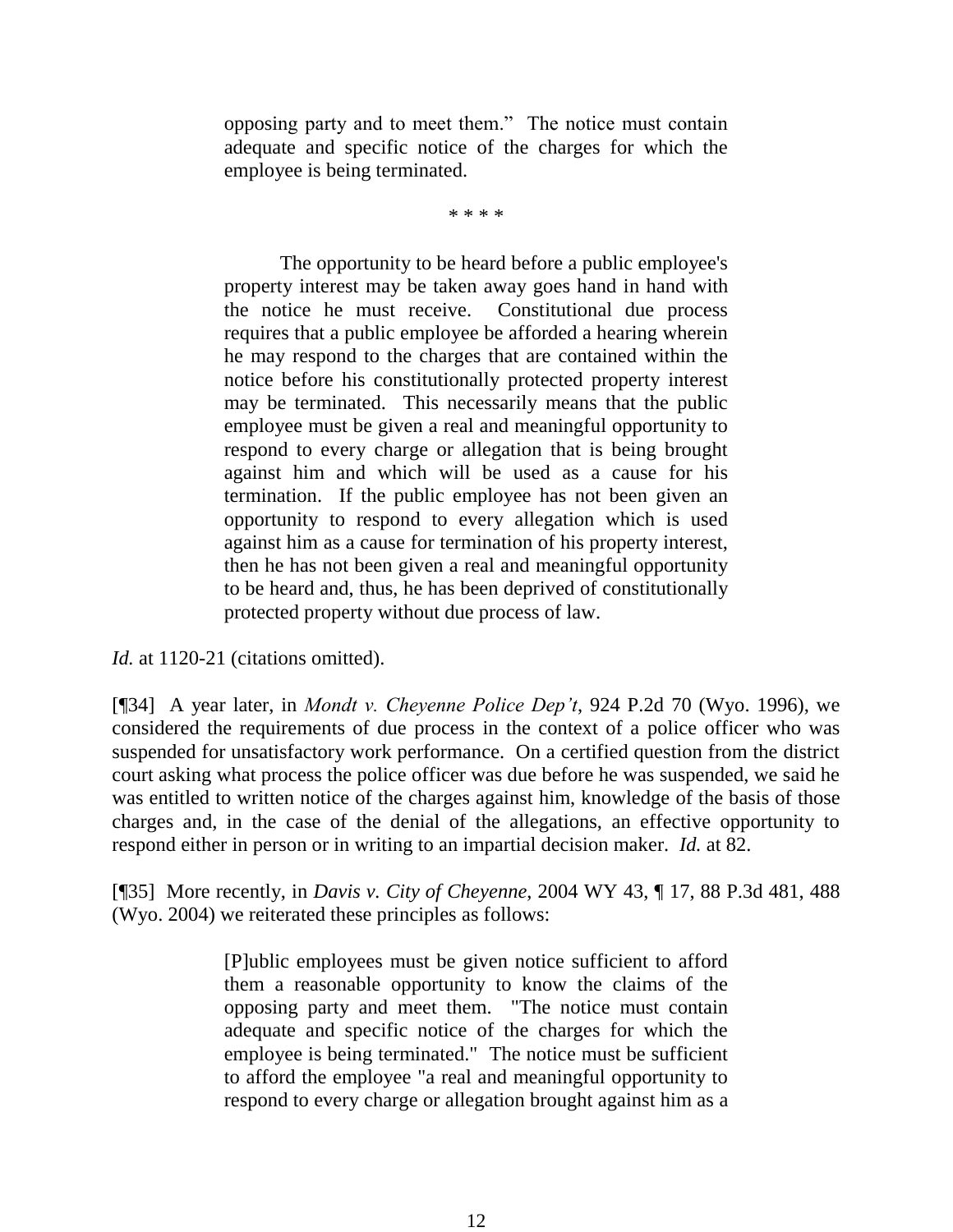basis for termination." Absent an opportunity to respond to every allegation that is the basis for termination, a public employee has not been given a real and meaningful opportunity to be heard and is deprived of due process.

[¶36] Before considering the substance of the appellants' due process claim in light of *Loudermill* and our state court decisions, we address the district court's finding that the appellants were terminated effective December 21, the date the letters were sent to them, rather than December 16, 2004, the day Ms. Willman fired them. Viewing the record *de novo* and in the light most favorable to the appellants, we cannot agree with that finding. Evidence was presented that all of those present in the break room on December 16, with the possible exception of Mr. Rooney, believed that Ms. Willman terminated the appellants at that time. There was testimony indicating that Ms. Willman had the authority only to recommend termination, not to actually terminate employees, however, Ms. Willman did not tell the appellants she was going to "recommend" their terminations. Rather, she told Ms. Metz and Ms. Basile that they were fired. She also accepted Ms. Horton's resignation although Ms. Horton did not say she was resigning. Ms. Willman testified that "it never crossed her mind" that her actions would not be supported by Mr. Lyttle.

[¶37] Given this testimony, the termination arguably was a "done deal" on December 16 despite Ms. Willman's lack of authority to unilaterally terminate employees. Mr. Conine viewed it that way, testifying that from his perspective the appellants were fired on December 16. Not surprisingly, Ms. Basile testified that she believed she was fired on December 16. When she spoke with Mr. Lyttle the following Monday, he did not tell her that Ms. Willman did not have the authority to fire her and could only recommend her termination nor did he relay that information to Ms. Horton or Ms. Metz. We hold that the record does not support a finding that, as a matter of law, the appellants' termination was effective on December 21.

[¶38] Turning our attention back to the substance of the appellants' due process claim, we hold that genuine issues of material fact exist as to whether, prior to being deprived of their property interest in their employment with LCSD, the appellants received sufficient notice and opportunity to be heard to satisfy due process. Viewed in the light most favorable to appellants, the evidence showed questions of fact as to whether, at the time they were told they were terminated, appellants had sufficient notice of the charges and evidence against them. Additionally, the evidence demonstrated the existence of factual questions as to whether they were afforded a meaningful opportunity to tell their side of the story. As the United States Supreme Court stated in *Loudermill*, 470 U.S. at 546, "The opportunity to present reasons, either in person or in writing, why proposed action should not be taken is a fundamental due process requirement." Moreover, the only meaningful opportunity an employee has to influence the decision is before it is made. *Id.* at 543. Evidence was presented from which a jury might conclude that once Ms.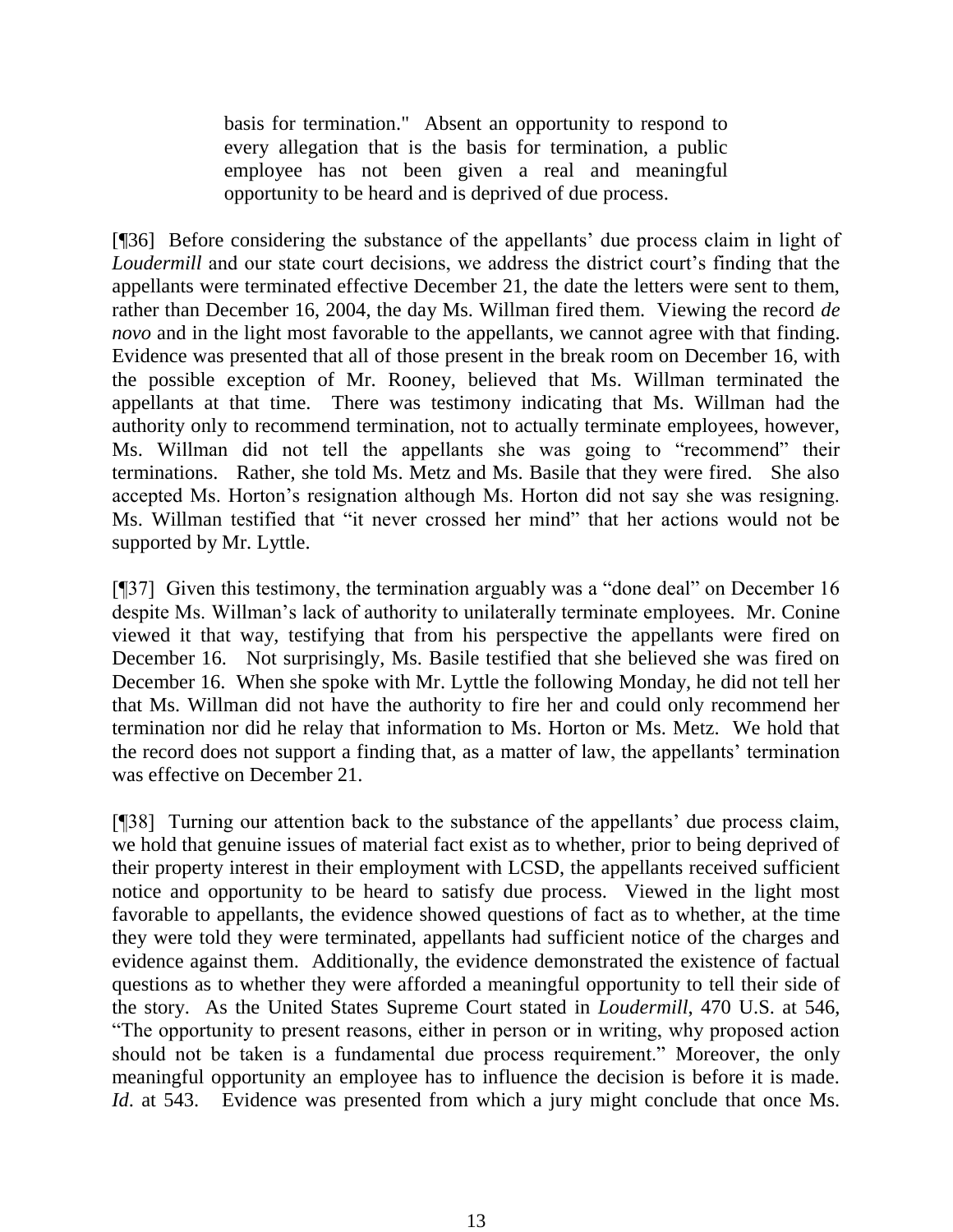Willman uttered the words "you are fired," meeting with Mr. Lyttle would have been futile. Evidence was also presented from which a jury might conclude that when Ms. Basile spoke with Mr. Lyttle the following Monday, he in essence acknowledged that she was terminated the week before and was simply following procedure before putting the official termination letter in the mail.

[¶39] Conversely, evidence was presented from which a jury might conclude that the appellants received adequate notice and an opportunity to be heard because they really were not terminated until December 21 and by then Mr. Lyttle had called them and tried to meet with them to hear their side of the story, thereby affording them an opportunity for a pre-termination hearing. While evidence was also presented showing that by that time, the appellants had been told their employment was terminated, and Mr. Lyttle did not advise them otherwise or tell them Ms. Willman's recommendation was subject to review, this evidence only further demonstrates the existence of factual questions about whether the appellants were given a meaningful opportunity to be heard before they were terminated. We reverse the district court's order granting summary judgment to LCSD on the § 1983 claim.

# **3***. Breach of Contract*

[¶40] The district court granted LCSD's summary judgment motion on the appellants' breach of contract claim on the ground that they failed to exhaust the grievance procedures contained in their employment agreement. The appellants claim they were not required to file a grievance in order to maintain their breach of contract claim in district court. They claim the grievance procedures were permissive rather than mandatory.

[¶41] In addressing this issue, we note first that LCSD did not claim on summary judgment that the appellants' failure to follow the grievance procedures barred their breach of contract claim. Rather, LCSD contended the appellants' failure to follow the grievance procedures precluded their claims for sexual discrimination under Title VII and violation of due process under  $42$  U.S.C.  $\S 1983$ .<sup>2</sup> The district court, however, concluded the absence of a grievance barred the breach of contract claim.

<sup>&</sup>lt;sup>2</sup> It is more than well-settled that a plaintiff under [42 U.S.C. § 1983](http://www.lexis.com/research/buttonTFLink?_m=e5f3e285fc03b8583c7a5ecd5620da4c&_xfercite=%3ccite%20cc%3d%22USA%22%3e%3c%21%5bCDATA%5b150%20F.3d%201155%5d%5d%3e%3c%2fcite%3e&_butType=4&_butStat=0&_butNum=71&_butInline=1&_butinfo=42%20U.S.C.%201983&_fmtstr=FULL&docnum=1&_startdoc=1&wchp=dGLbVzz-zSkAt&_md5=e09f406ec332d359dcb222631475d271) need not exhaust his administrative remedies before filing suit in federal court. *Hopkins v. Oklahoma Pub. Emples. Retirement Sys*., 150 F.3d 1155, 1159 (10th Cir. 1998), citing *Patsy v. Board of Regents*, 457 U.S. 496, 516, 73 L. Ed. 2d 172, 102 S. Ct. 2557 (1982); *Brown v. Hartshorne Pub. Sch. Dist. No. 1*, 864 F.2d 680, 683 (10<sup>th</sup> Cir. 1988) (reinstating a § 1983 suit that had been dismissed for failure to exhaust administrative remedies). This rule is equally applicable in state court. *Leach v. N.M. Junior College,* 132 N.M. 106, 45 P.3d 46 (N.M. 2002).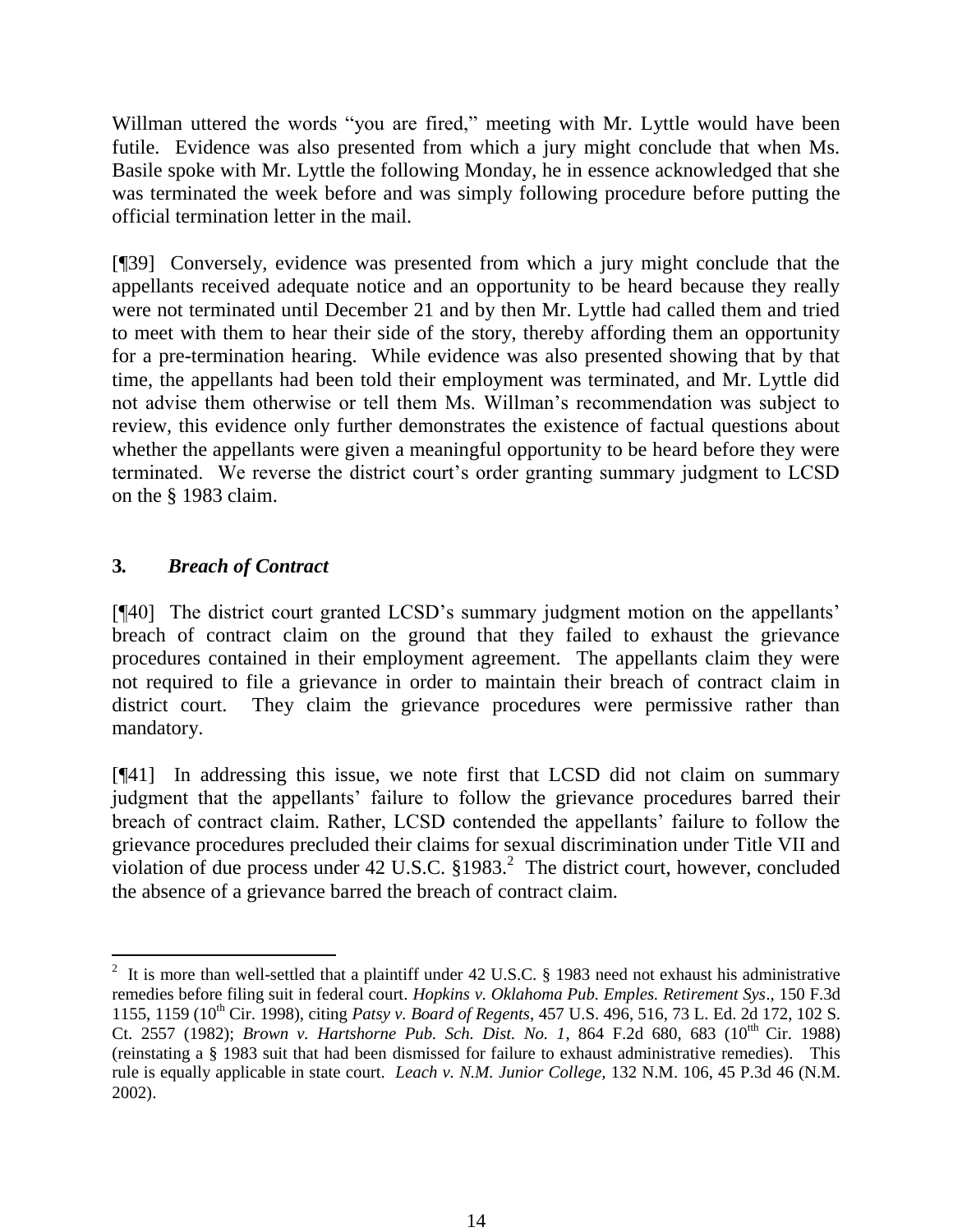[¶42] The relevant provisions of the grievance procedure contained in the agreement between LCSD and the nutrition service employees provided:

### ARTICLE 16 – GRIEVANCE PROCEDURE

16.1 This grievance procedure shall provide for the equitable settlement of disputes in a timely manner, without the fear of reprisals. Earnest efforts shall be made, by all parties, to resolve disputes at the lowest level. At all times, the focus shall be on problem solving.

- 16.2 Definitions/Procedures:
	- A. Grievance: A dispute arising from interpretations or applications of contract terms, District policies and/or regulations.
	- B. Grievant: Employee, or group of employees, or WPEA representing employees filing grievance.
	- C. Class Action Grievances: Grievances directly affecting two (2) or more grievants shall be filed at Level II.
	- D. Sexual Harassment Grievances: Sexual harassment grievances shall be filed at Level II.
	- E. Written Grievance: The written grievance shall include the following:
		- 1. A description of the grievance
		- 2. Time-frame or date
		- 3. Identity of the party(ies) involved
		- 4. The provision of Board policy, regulations or negotiated agreement in dispute
		- 5. A suggested remedy

\* \* \* \*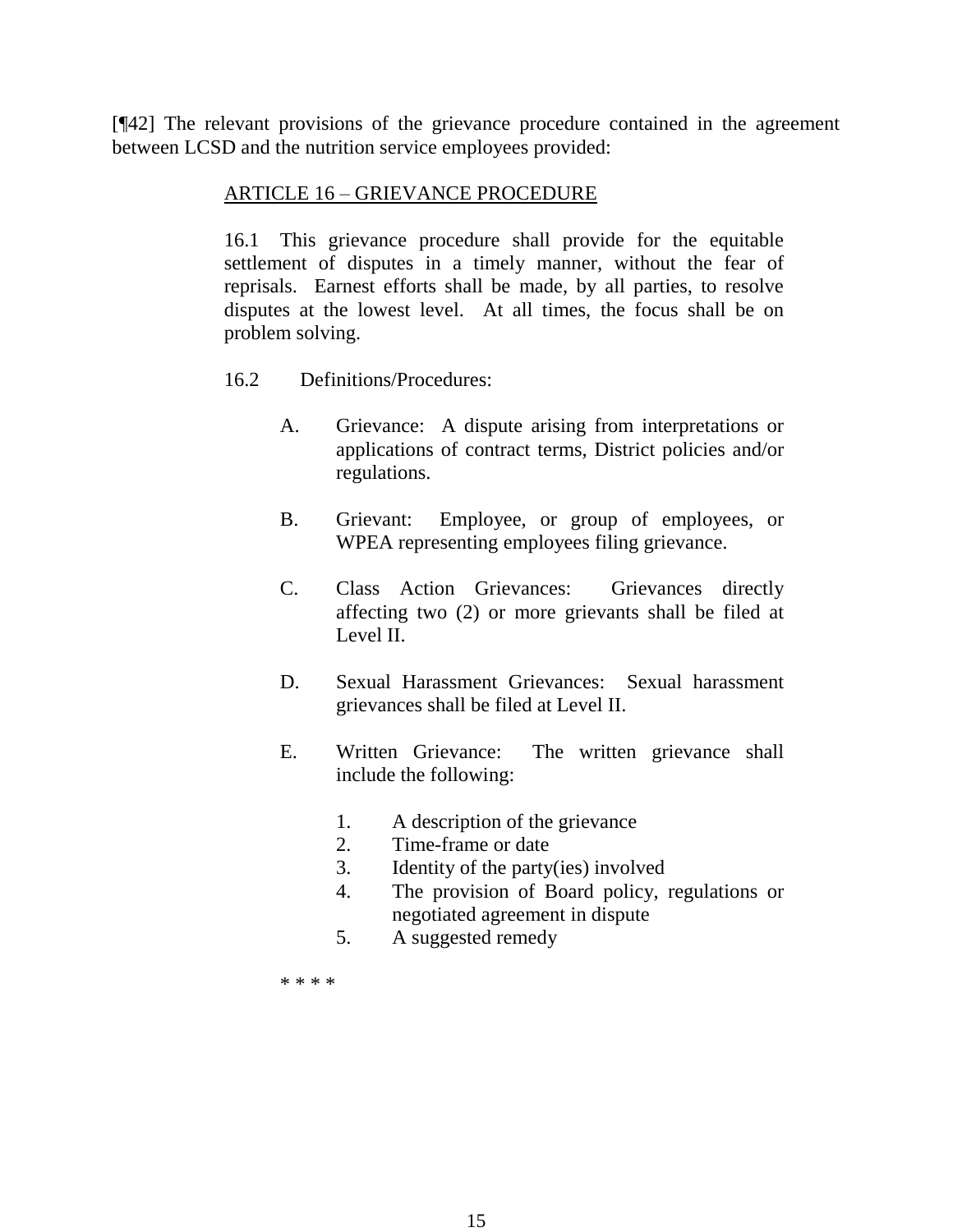- H. Time limits:
	- 1. Filing: The grievance shall be presented within thirty (30) contract days of actual knowledge of the dispute.
	- 2. Resolution: At the end of each time limit, the grievance shall automatically proceed to the next level, if the process has not been completed.

\* \* \* \*

### 16.3 Level I

Time Limit: Five (5) days to complete after receipt of written grievance.

Grievant presents immediate supervisor with a written grievance. A meeting shall be held between the grievant and the supervisor, with every effort made to resolve the grievance by consensus. The outcome of this meeting shall be:

- \* Resolution of the grievance; or
- \* Immediate elevation to Level II; or
- \* Withdrawal of the grievance by the grievant.

\* \* \* \*

16.4 Level II

Time Limit: Ten (10) days to complete after receipt of the written statement elevating to Level II.

Grievant and/or supervisor presents the grievance to the Superintendent. Within two (2) days, the Superintendent shall inform the grievant of the District Level Administrator assigned the grievance. A meeting shall be held between the grievant, supervisor, and District Level Administrator with every effort made to resolve the grievance by consensus. The outcome of this meeting shall be: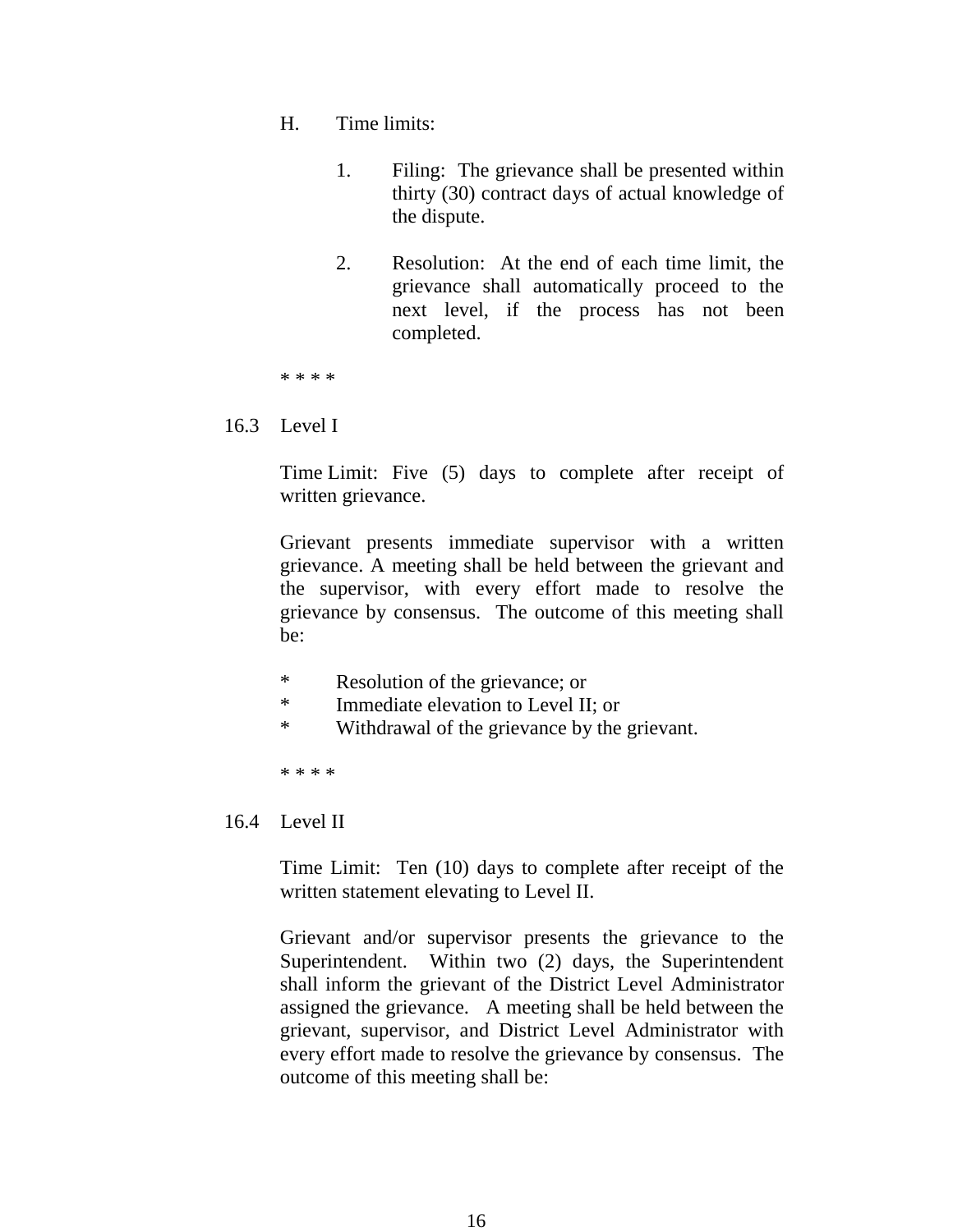- \* Resolution of the grievance; or
- \* Immediate elevation to Level III; or
- \* Withdrawal of the grievance by the grievant.

\* \* \* \*

## 16.5 Level III

Time Limit: Ten (10) days to complete the Board hearing after receipt of the written statement elevating to Level III.

The grievant and/or Superintendent present[s] the grievance to the Chairman of the Board of Trustees. A hearing shall be held to resolve the grievance. The decision shall be rendered by the action of the Board at the next scheduled Board meeting following the hearing.

[¶43] According to the plain language of Section 16.2.B., the grievance procedure applied to LCSD employees. Upon being terminated, the appellants were no longer employees of LCSD. However, the grievance procedure was made applicable to appellants after their discharge by the following provision contained in the discipline and discharge provisions of the agreement:

> 20.5 Any employee . . . who considers that he has been discharged or disciplined without proper cause . . . shall have the right to appeal such discharge in accordance with the provisions of the grievance procedure set forth in this agreement.

[¶44] In its decision letter, the district court focused on the language in Article 20.5, giving discharged employees the right to appeal, and the language in Article 16.1, providing that the "grievance procedure shall provide for the equitable settlement of disputes" and "earnest efforts shall be made, by all parties, to resolve disputes at the lowest level." The district court acknowledged: "The mandatory language of the grievance section is in apparent discord with the non-mandatory language of termination appeals." The district court asked: "What is the meaning of the contract, given these conflicting provisions?" Despite the ambiguity, the district court applied the rules of contract interpretation to conclude the reasonable construction of the agreement was that the grievance procedures were mandatory.

[¶45] Normally, the construction and interpretation of a contract is for the court as a matter of law. *Hoff v. City of Casper-Natrona County Health Dept*., 2001 WY 97, ¶ 16, 33 P.3d 99, 103 (Wyo. 2001). If the meaning of a contract is ambiguous or not apparent,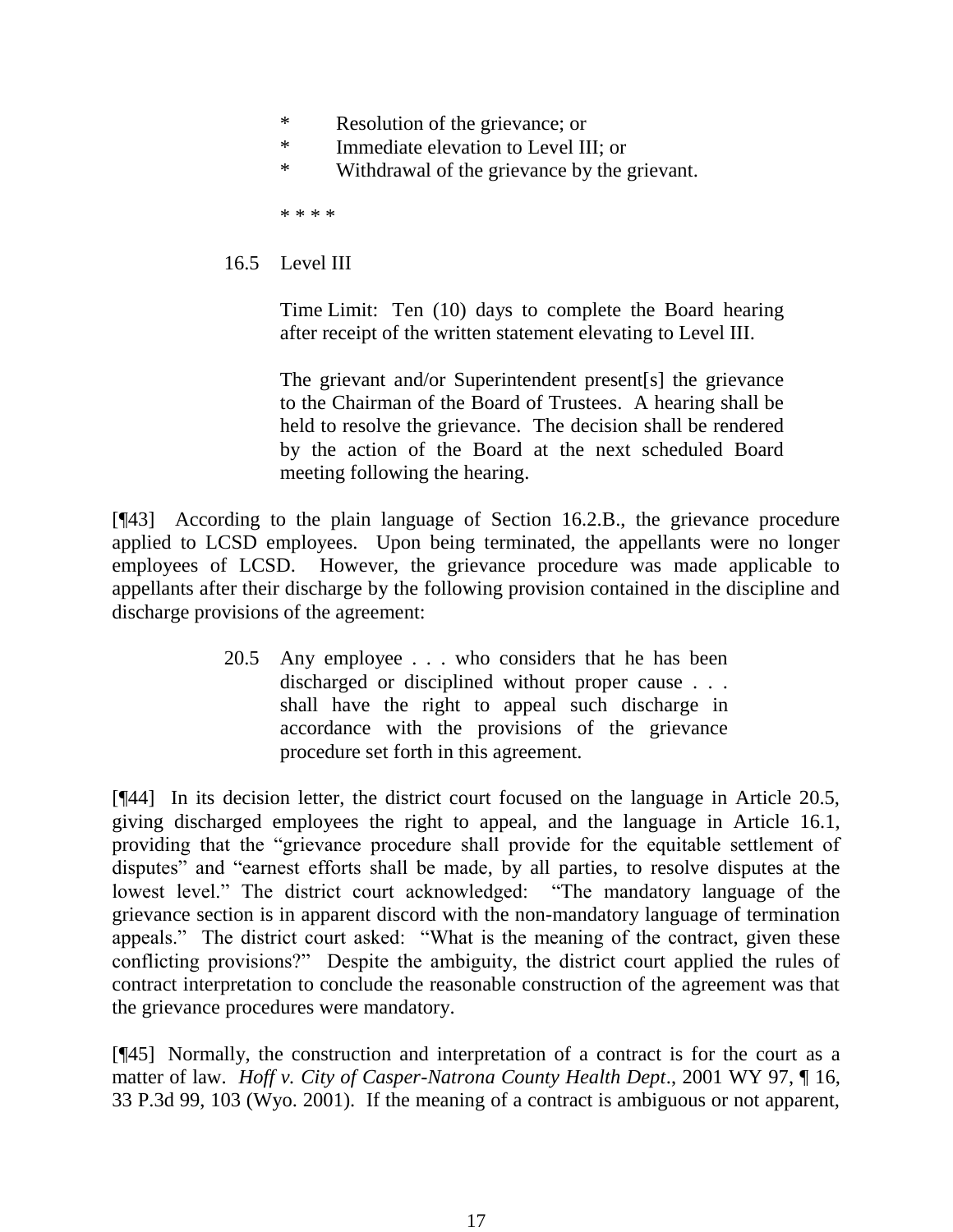it may be necessary to determine the intention of the parties from evidence other than the contract itself, and interpretation becomes a mixed question of law and fact. *Id.* Where the meaning and effect of an employment relationship is a mixed question of law and fact, we have held that summary judgment is not appropriate. *Sanchez v. Life Care Centers of America, Inc.*, 855 P.2d 1256, 1259 (Wyo. 1993).

[¶46] In concluding that the grievance procedures were mandatory despite the apparent ambiguity, the district court relied on *Bryant v. Pacific Power & Light*, 701 P.2d 1165 (Wyo. 1985), where this Court considered a collective bargaining agreement containing the following language: "Employee . . . shall file with the Company a written grievance." *Id.* at 1166. In *Bryant*, the employee conceded that ordinarily, "access to the courts is barred to one who fails to exhaust *mandatory* grievance procedures in a collectivebargaining agreement." *Id*. at 1167 (emphasis added). Because of the mandatory language requiring an employee to file a grievance and because Mr. Bryant did not do so, this Court held summary judgment was appropriate on his breach of contract claim.

[¶47] In contrast to the agreement in *Bryant*, the appellants' employment agreement did not contain clear language requiring discharged employees to file a grievance. Nor did it contain any language suggesting that a discharged employee must comply with the grievance procedures or be barred from judicial relief. Pursuant to Article 20.5, the appellants had the "right" to appeal their discharge by filing a grievance in accordance with the procedures contained in Article 16.

[¶48] The plain and ordinary meaning of the word "right" as used in Article 20.5 is, to paraphrase Merriam-Webster's On-line Dictionary: something to which one has a just claim; a power or privilege to which one is justly entitled (such as the right to vote). In the context in which it appears in Article 20.5, the word "right" does not suggest a grievance was mandatory. The provision does not state that a discharged employee "must" or "is required" to file a grievance or, as in *Bryant*, "the employee shall file a grievance." Instead, the agreement provides an employee "shall have the right" to file a grievance, a usage suggesting a choice on the part of the employee. Had LCSD intended to make the filing of a grievance mandatory or to require employees to exhaust the grievance procedures or be barred from filing a claim in court, it could have clearly stated that intent in the agreement. We hold that the appellants' failure to appeal their discharge by filing a grievance did not preclude them from filing a breach of contract claim in court.

[¶49] In reaching this result, we are aware of the statement in *Glover v. State*, 860 P.2d 1169, 1171 (Wyo. 1993), cited by the district court, that "the decision to decline jurisdiction because a party failed to exhaust his administrative remedies is vested in the sound discretion of the trial court." *Glover*, however, is distinguishable from the present case and the language cited by the district court in its summary judgment order is not applicable under the present facts.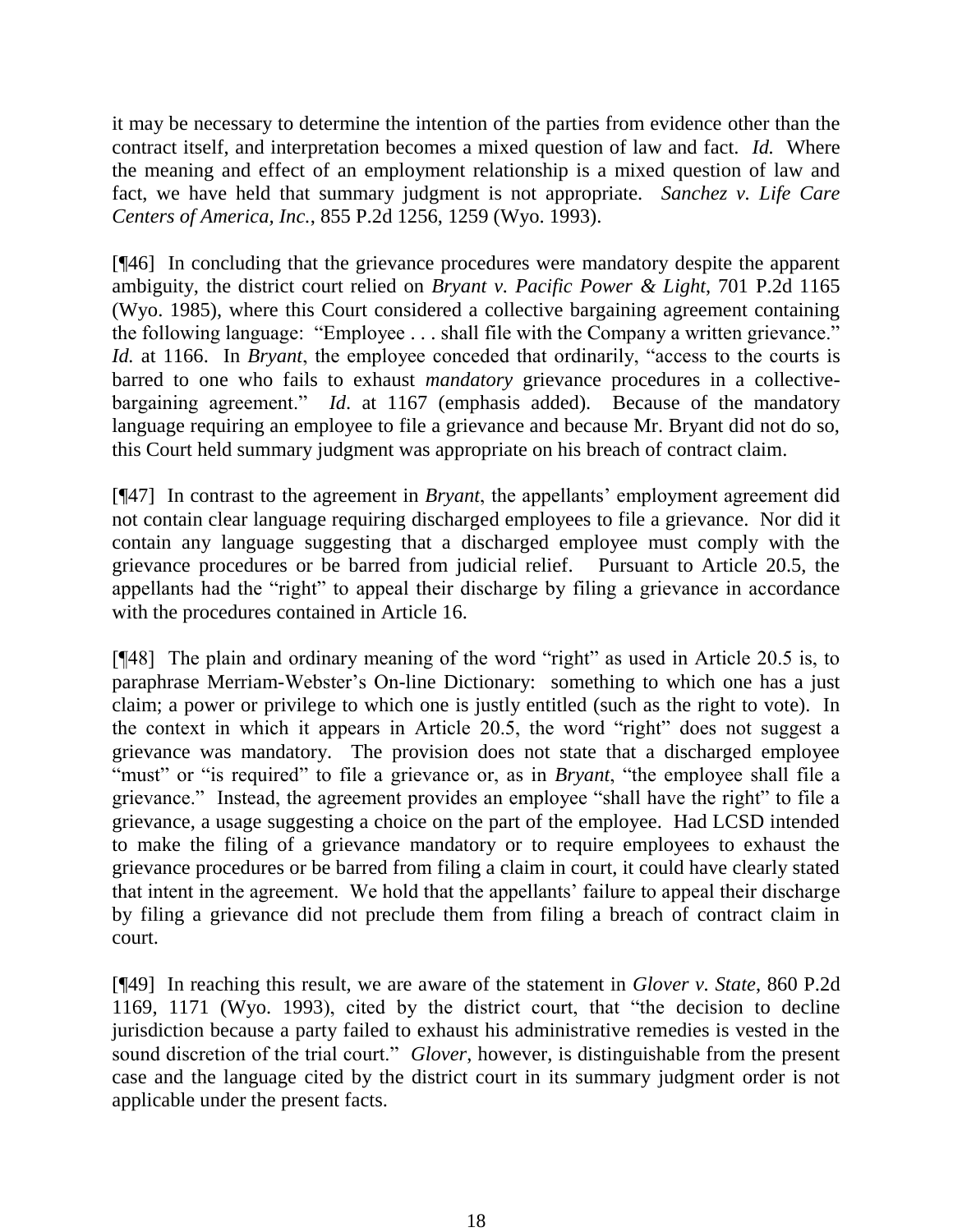[¶50] *Glover* involved a discharged state employee governed by the state personnel rules and the Wyoming Administrative Procedures Act (WAPA). He filed an action in district court without having exhausted the procedures available to him in the personnel rules and state statutes. In affirming the district court's decision to decline jurisdiction to consider his termination claims, this Court concluded that the intent of the personnel rules was to place exclusive jurisdiction with the state department of administration and information until the available administrative procedures were exhausted. The Court reached this result based on Wyo. Stat. Ann. § 16-3-114(a) (Michie 1990), which expressly provided that judicial review was available only after the administrative remedies were exhausted, and the personnel rules which provided that the hearing authority had original jurisdiction in all hearings involving employee dismissals. *Glover*, 860 P.2d at 1172-73.

[¶51] The quotation from *Glover* the district court relied on in appellants' case came from *Union Pacific Resources Company v. State*, 839 P.2d 356, 366 (Wyo. 1992). *Union Pacific* involved a taxpayer's direct appeal to district court from county and state tax assessments. We held the taxpayer was required to exhaust administrative remedies before seeking judicial review of the tax assessments. We reached this result because, pursuant to the Wyoming Constitution, the state board of equalization was given jurisdiction to hear appeals from county and state tax determinations. Given the extensive and important administrative structure for handling review of tax assessments, we concluded the district court properly exercised its discretion in declining jurisdiction until the administrative remedies were exhausted.

[¶52] As we said in *Glover*, 860 P.2d at 1171, "the exhaustion doctrine applies where an agency alone has been granted or found to possess exclusive jurisdiction over the case." The purpose of the doctrine then is to avoid premature interruption of the administrative process where the agency has been created to apply a statute in the first instance. *Id*. The doctrine does not apply in the present case because there is no agency created to apply a statute in the first instance and the LCSD nutrition service employees' agreement does not indicate a clear intent to make the grievance procedure mandatory, to give LCSD exclusive jurisdiction over employment disputes, or to bar judicial remedies. Under these circumstances, in contrast to the situations in *Glover* and *Bryant*, the question of whether the grievance procedures were mandatory was to be determined by applying the usual rules of contract interpretation. Giving the words used in the agreement their plain and ordinary meaning, we hold the appellants were entitled, but not required, to file a grievance after they were terminated. Their decision not to file a grievance did not bar their claim in district court.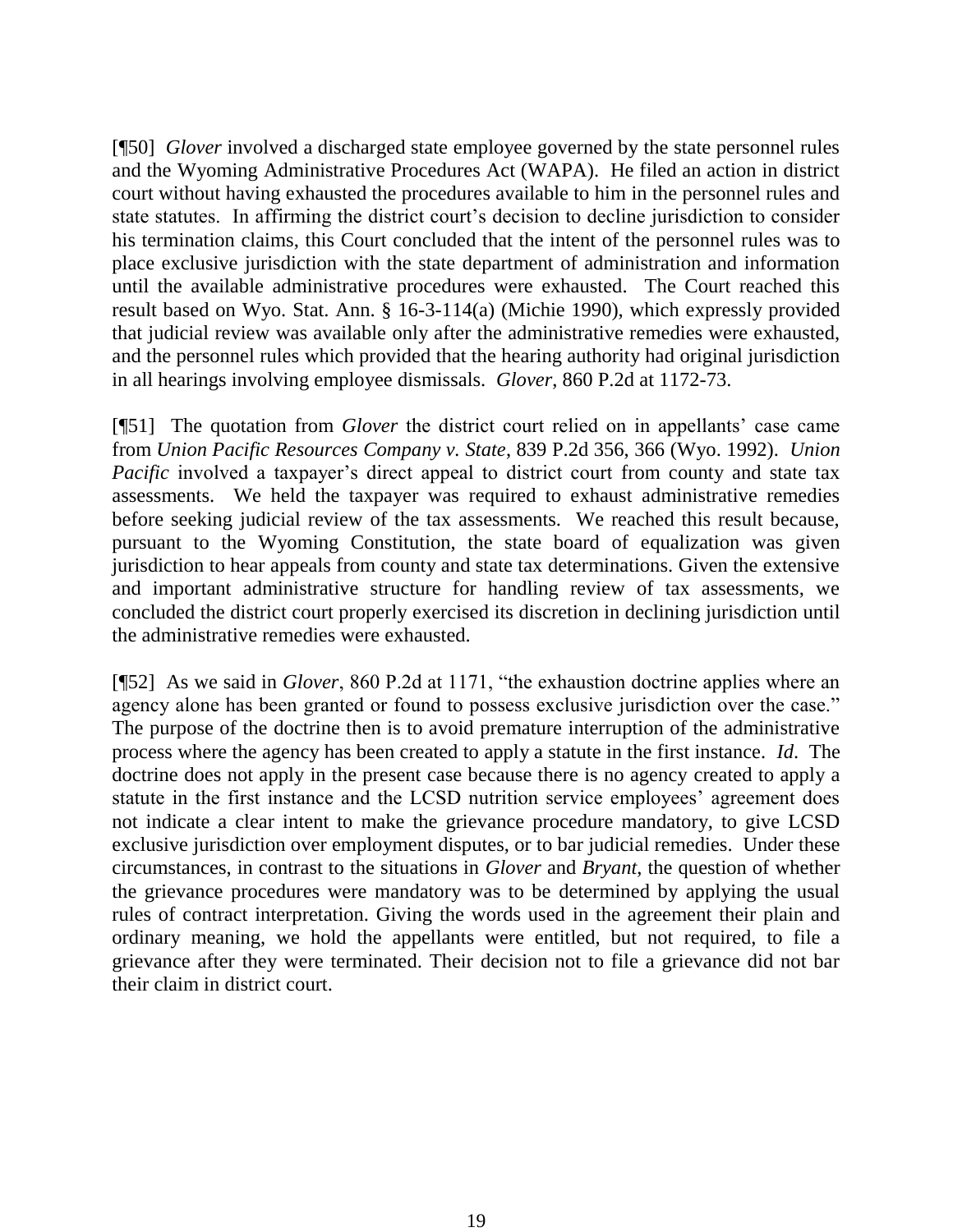## **4.** *Sex Discrimination*

[¶53] The district court held that the appellants failed to present a genuine issue of material fact on their claim for sex discrimination under 42 U.S.C. § 2000e. More specifically, the district court concluded that the appellants' evidence of sexual harassment and a hostile work environment consisted almost exclusively of complaints made by other employees; only one such complaint came from a nutrition service employee. The district court further concluded the appellants presented no evidence that the alleged harassment created an abusive working environment.

[¶54] Title VII of the Civil Rights Act of 1964 makes it an unlawful employment practice for an employer to discriminate against any individual with respect to his or her compensation, terms, conditions, or privileges of employment, because of such individual's race, color, religion, sex, or national origin. 42 U.S.C. § 2000e-2(a)(1). The United States Supreme Court has made clear that the phrase "terms, conditions, or privileges of employment" reflects a congressional intent "to strike at the entire spectrum of disparate treatment of men and women in employment," including hostile or abusive work environments. *Harris v. Forklift Systems, Inc.*, 510 U.S. 17, 21, 114 S. Ct. 367, 126 L. Ed. 2d 295 (1993), citing *Meritor Savings Bank, FSB v. Vinson*, 477 U.S. 57, 106 S. Ct. 2399, 91 L. Ed. 2d 49 (1986). When the workplace is permeated with discriminatory intimidation, ridicule, and insult of sufficient severity or pervasiveness to alter the conditions of the victim's employment and create an abusive working environment, Title VII is violated. *Harris*, 510 U.S. at 21. The anti-discrimination provision seeks a workplace where individuals are not discriminated against because of their racial, ethnic, religious, or gender-based status.

[¶55] Appellants claim on appeal that they presented sufficient evidence of unwelcome harassment. They cite to a student conduct log detailing incidents of unacceptable language and behavior by students in 2004 and 2005. The log is not included in the record on appeal. They further cite to testimony concerning two incidents where students grabbed each other's breasts and crotches while waiting in the lunch line and one incident where a student called Ms. Horton a "f---ing b----." Other than this testimony, the appellants present only unsupported, conclusory assertions such as: the students were allowed to treat employees in a demeaning way; the administration allowed a hostile environment to continue because it did not properly supervise the students; the incidents of profane language and obscene behavior were constant and created an abusive work environment; and, because appellants were female and worked in nutrition services, the administration ignored their complaints.

[¶56] We agree with the district court's conclusion that the appellants' assertions did not establish a genuine issue of material fact on their Title VII claim. We will not consider evidence not contained in the record and the only other evidence of an abusive environment, i.e. the testimony concerning the two incidents of student behavior in the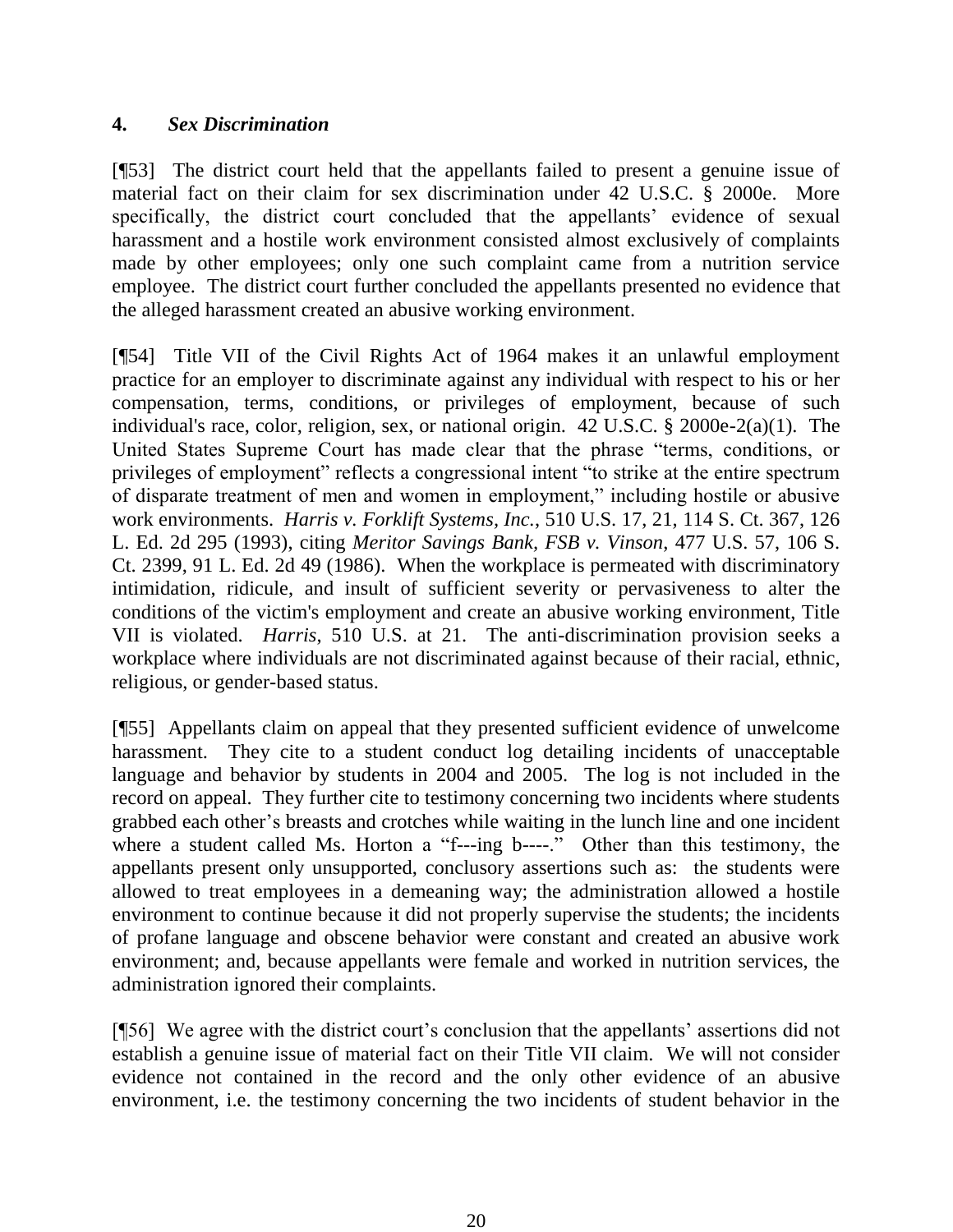lunch line and the student using profanity toward Ms. Horton, are not sufficient to show a pervasively abusive environment. Additionally, the appellants presented no evidence that the student behavior about which they complained was gender based. To the contrary, the evidence suggested that the student behavior occurred regardless of the gender of the employees present.

# **5.** *The Deemed Denied Rule*

[¶57] Citing W.R.C.P. 6(c)(2) and *Paxton*, 2004 WY 93, 95 P.3d 796, Appellants claim LCSD's summary judgment motion was deemed denied when the district court had not entered an order within 90 days after the motion was filed. Because the motion was deemed denied, they assert, the district court erred in not allowing the case to go to trial.

[ $[$ 58] The version of W.R.C.P. 6(c)(2) in effect in 2005-2006 provided:

A request for hearing may be served by the moving party or any party affected by the motion within 30 days after service of the motion. Absent a timely request for hearing the court may, in its discretion, determine the motion without a hearing. A motion not determined within 90 days after filing shall be deemed denied. A party whose motion has been deemed denied shall have 10 days after the effective date of such denial to serve such pleadings or other papers, if any, as may be required or permitted.

Addressing this rule in *Paxton,* we held that post-trial motions left undetermined 90 days after filing were deemed denied. In reaching that result, we said:

> The present version of the rule . . . covers motions for judgment, motions to amend or make additional findings of fact, motions to alter or amend a judgment, and motions for new trial, once again broadening the application of the "deemed denied" principle. Further, the present rule sets the "deemed denied" date at ninety days after filing of the motion and contains no provision for continuance, which indicates a firm commitment to the rule's purpose of preventing delay in the determination of post-trial motions.

*Paxton*, 11, 95 P.3d at 800. Thus, we made clear in *Paxton* that the deemed denied rule applied to *post-trial* motions not ruled upon within 90 days of filing.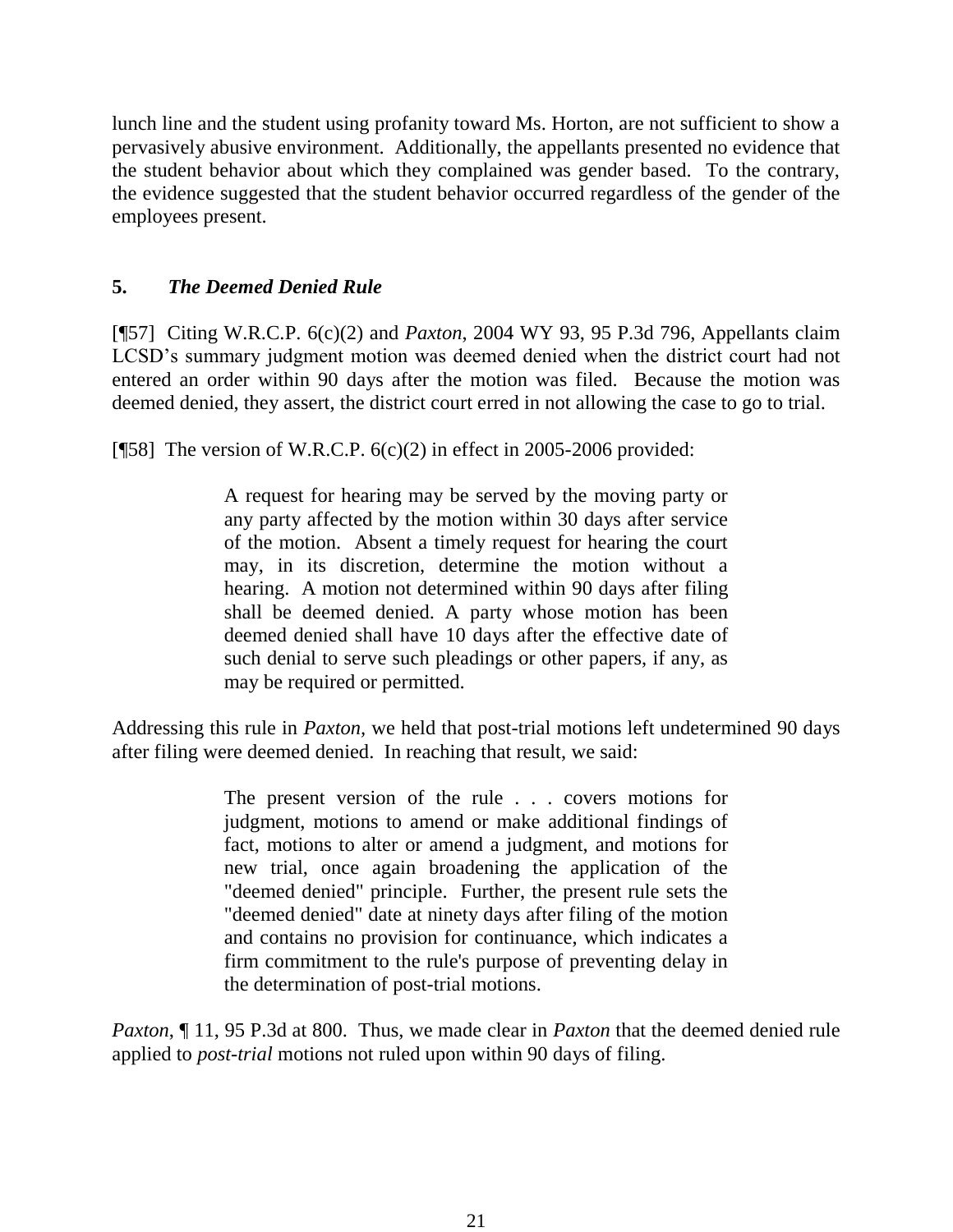[¶59] Subsequently, in *Mueller v. Zimmer*, 2005 WY 156, 124 P.2d 340 (Wyo. 2005), we held that the lapse of 90 days from the filing of a summary judgment motion did not deprive the district court of jurisdiction to decide the motion. We distinguished between summary judgment orders entered more than 90 days after filing, like the one at issue in *Mueller,* and orders on post-trial motions, such as those at issue in *Paxton*. The district court loses jurisdiction to decide the latter after 90 days but retains jurisdiction to decide the former. We hold that the district court retained jurisdiction to enter its summary judgment order after 90 days had expired.

# **6***. Federal Court Ruling*

[¶60] Appellants claim that it was inequitable and contrary to the doctrines of estoppel and law of the case for the state district court to reach a different result than the federal court reached in *Titus v. Laramie County School Dist. No. 1*, which they assert involved "exactly the same legal and factual basis" as their state court case. LCSD responds by asserting that state courts are not bound by federal court rulings and, given the substantial factual and legal differences in the two cases, the federal court ruling had little bearing on the state court case.

[¶61] From the record before us, it is impossible to determine whether *Titus* involved the same legal and factual basis as the instant case. The appellants assert without evidentiary support that it did; LCSD asserts without evidentiary support that it did not. Even assuming the same facts and legal basis, however, while we consider relevant federal precedent, we are not bound by it. *Lovato v. State*, 901 P.2d 408, 411 (Wyo. 1995). The appellants' contention that the state district court was bound by the federal court decision is without merit.

# **7***. Specific District Court Finding*

[¶62] Appellants claim the district court incorrectly found that they refused to serve lunch on the day they were terminated even though their supervisor, Ms. Titus, had arranged for a meeting that afternoon with the administration to discuss their concerns. They take issue with the following statement in the district court's decision letter:

> The supervisor, Ms. Titus [on] behalf of [appellants], Director of Food Services, Ms. Willman and Mr. Conine, the principal, had previously scheduled a meeting for 1:30 or 2:00 p.m. to discuss the issue. Plaintiffs did not even await the outcome of the scheduled meeting before their sit-down strike. Thus, Plaintiffs failed not only to pursue the grievance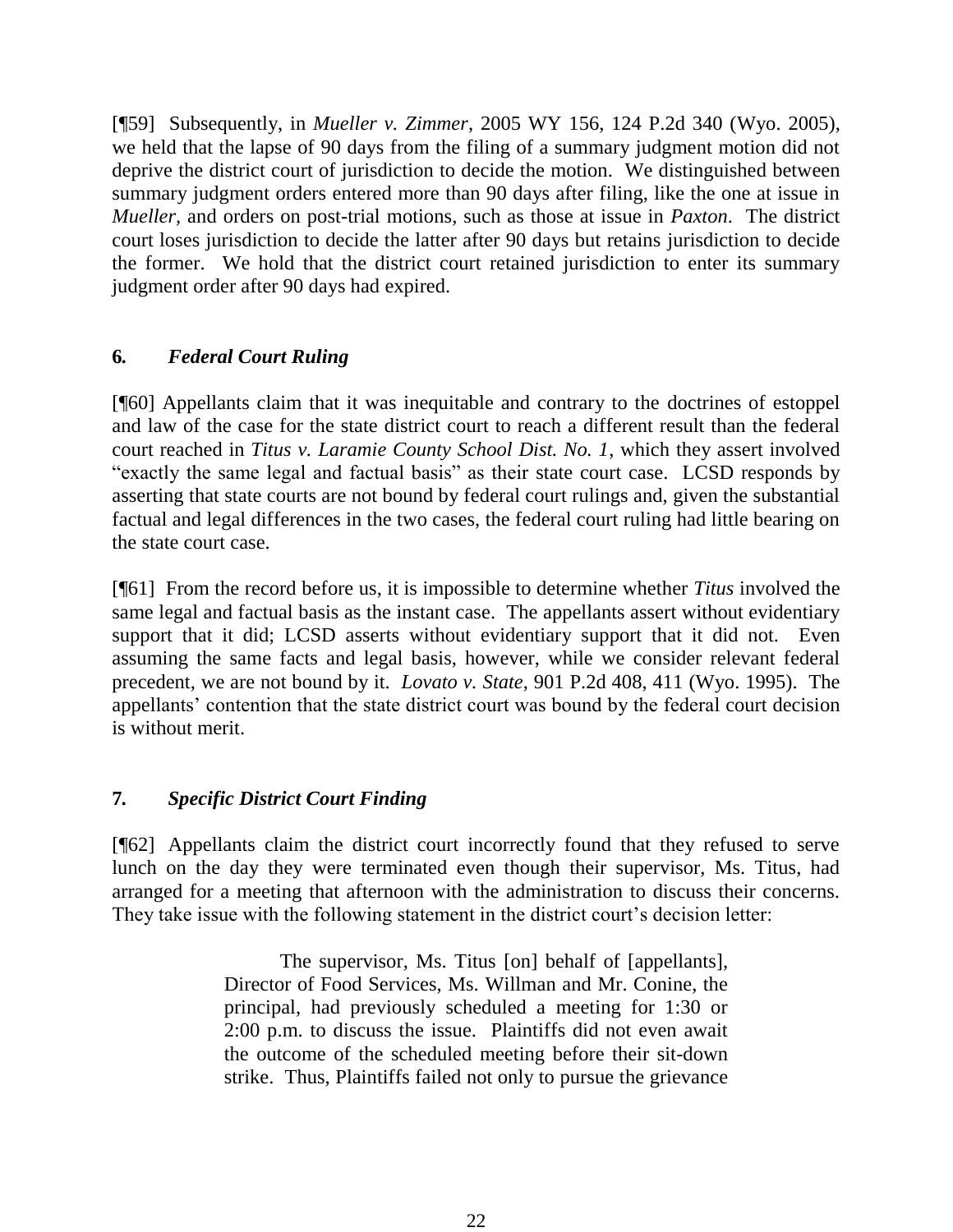procedure but to even await the informal attempt to resolve the dispute "at the lowest level."

We find nothing in the record to support a finding that the appellants knew about the scheduled meeting. However, our holding that genuine issues of material exist for trial means the parties will have the opportunity to present evidence on the issue. It is unnecessary for this Court to address the matter further.

### **8***. Implied Covenant of Good Faith and Fair Dealing*

[¶63] In its decision letter, the district court stated:

As a matter of law, [LCSD, Mr. Conine, Mr. Rooney and Ms. Willman] have immunity from the [appellant]s' claim for breach of [the implied covenant of] good faith and fair dealing under the Wyoming Governmental Claims Act (WGCA).

A claim for breach of good faith and fair dealing is an action in tort. *Hoff v. City of Casper-Natrona County Health Dept*., 33 P.3d 99, 106 (Wyo. 2001).

> Although the employment relationship is based on contract and provides the setting within which the parties interact with each other, it is that interaction which truly forms the basis of the tort claim on which the employee seeks a remedy. It is more accurate to say that the tort claim arises from the employment contract setting, but it is based on alleged tortious conduct, not on the contract.

The WGCA states, "a governmental entity and its employees while acting within the scope of duties are granted immunity from liability for any tort except as provided by W.S. 1-39-105 through 1-39-112 and limited by W.S. 1-29-  $121$  "

Therefore, because breach of good faith and fair dealing is not enumerated in one of the WGCA's specific exceptions [LCSD] has immunity from the Plaintiffs' claim.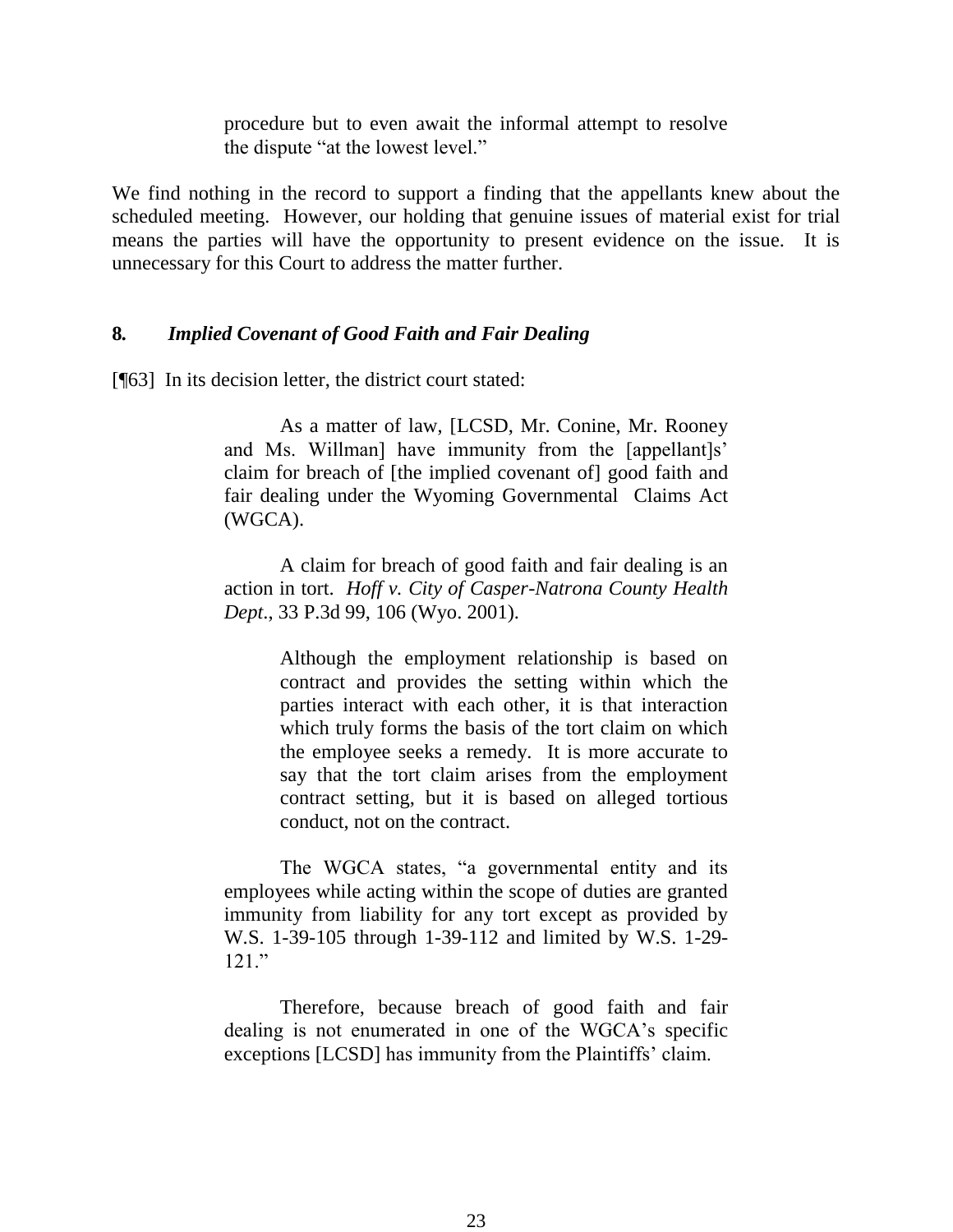[¶64] The appellants contend the district court erred in granting LCSD's summary judgment motion on their claim for breach of the implied covenant of good faith and fair dealing because, first, LCSD did not provide competent argument supporting its motion as to the claim and, second, the WGCA provides that the liability of an entity is extended to the extent of its insurance coverage. Because LCSD purchased insurance coverage for employment claims, the appellants assert, the claim for breach of the implied covenant is covered. LCSD responds that the district court correctly held that it is immune from liability for any tort except as provided by the WGCA, breach of the implied covenant is a tort that does not fall within any of the exceptions; therefore, it is immune from the claim. LCSD further asserts that its insurance policy does not cover a tort claim for breach of the duty of good faith and fair dealing; therefore, it is immune from liability for the tort as provided by the WGCA.

[¶65] We held in *Hoff v. City of Casper-Natrona County Health Dep't*, 2001 WY 97, ¶ 32, 33 P.3d 99, 107 (Wyo. 2001), that a state employee's claim for breach of the implied covenant of good faith and fair dealing was barred by the WGCA. We said:

> Wyo. Stat. Ann. § 1-39-119 does not enumerate [the tort of breach of the implied covenant] and cannot serve as an exception to immunity. The legislature has clearly stated in plain language in the Act the public policy that a covered governmental entity is liable for only those torts expressly recognized in that Act.

Because the WGCA does not except the tort from the general rule of immunity, LCSD has immunity from the claim unless, as appellants maintain, it waived its immunity in accordance with Wyo. Stat. Ann. § 1-39-118(b) (LexisNexis 2007) by purchasing insurance coverage for employment claims.

[**[66]** Section 1-39-118(b) provides:

A governmental entity is authorized to purchase liability insurance coverage covering any acts or risks including all or any portion of the risks provided under this act. Purchase of liability insurance coverage shall extend the governmental entity's liability as follows:

(i) If the governmental entity has insurance coverage either exceeding the limits of liability as stated in this section or covering liability which is not authorized by this act, the governmental entity's liability is extended to the coverage;